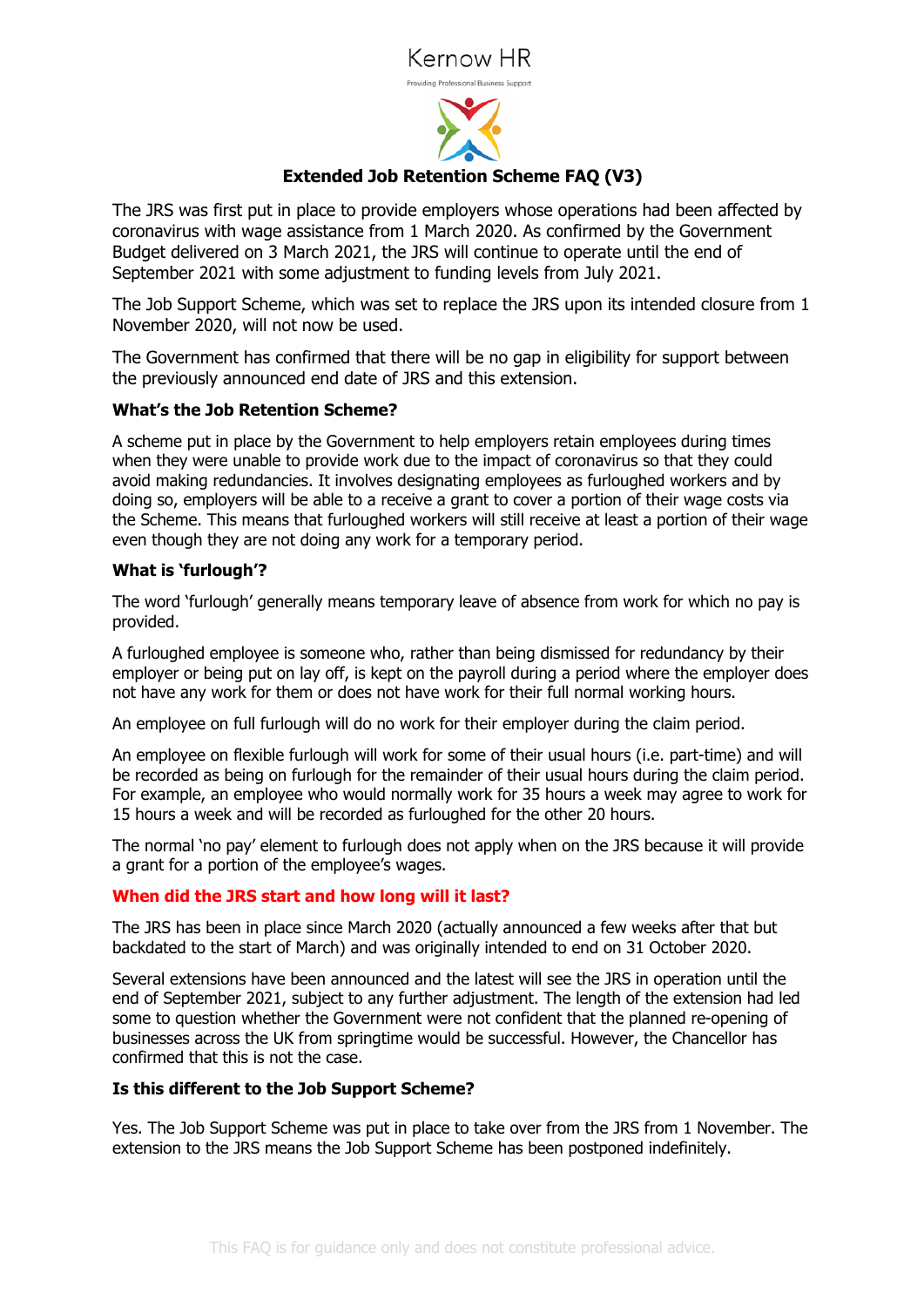### **How much is the grant available under the JRS?**

Until June 2021, the grant is 80% to a maximum of £2500 per employee per month for unworked hours. Where an employee is on full furlough, this is what they will get per month (unless the employer decides to top it up). Where an employee is on flexible furlough, they will be paid in full by the employer for the hours they work and the grant will cover 80% of pay for the unworked hours only, subject to a cap. The cap will always be less than £2500 because that is the amount which applies to full-time furlough which is not the case with flexible furlough.

From 1 July 2021, the Government grant will reduce to 70% of furloughed employees' wage costs for unworked hours. Pay for furloughed employees must remain at a minimum of 80% which means that employers must contribute 10% from their own pocket.

From 1 August 2021 until the closure of the JRS, the Government grant will reduce to 60% of furloughed employees' wage costs for unworked hours. Employer contributions will therefore increase to 20%. Therefore, from July 2021, employers will have to cover a portion of the employee's actual wages, as well as the national insurance and pension contributions that they have been liable for some months now.

#### Table showing funding position from May 2021

|                                                                                                | May                                 | June                                | July                                | August                              | September                           |
|------------------------------------------------------------------------------------------------|-------------------------------------|-------------------------------------|-------------------------------------|-------------------------------------|-------------------------------------|
| Government contribution: wages for $\frac{80\%}{E2,500}$ up to<br>hours not worked             |                                     | 80% up to<br>£2,500                 | 70% up to<br>£2,187.50              | $60\%$ up to<br>£1,875              | $60\%$ up to<br>£1,875              |
| Employer contribution: employer<br>National Insurance contributions &<br>pension contributions | Yes                                 | Yes                                 | Yes                                 | Yes                                 | Yes                                 |
| Employer contribution wages for<br>hours not worked                                            | No.                                 | No.                                 | $10\%$ up to<br>£312.50             | $20\%$ up to<br>£625                | $20\%$ up to<br>£625                |
| For hours not worked employee<br>receives                                                      | $80\%$ up to<br>£2,500 per<br>month | $80\%$ up to<br>£2,500 per<br>month | $80\%$ up to<br>£2,500 per<br>month | $80\%$ up to<br>£2,500 per<br>month | $80\%$ up to<br>£2,500 per<br>month |

### **Which employers can use the Scheme?**

All employers with a UK bank account and UK PAYE schemes can use the scheme to claim the grant, whether their business is open or closed. Importantly, employers do not need to have used furlough before in order to use the extended scheme. However, all employers will need to meet the eligibility requirements. Even though the extended Scheme was put in place in response to England's lockdown, it will apply in all areas of the UK.

Government guidance on furlough for both employers and employees makes clear that there is no right of appeal if you are ineligible for the JRS.

In late 2020, the Government announced it would publish the names of employers who made claims under the JRS for the month of December onwards. The following information is published:

- the employer name
- an indication of the value of the claim within a banded range
- the company number for companies and Limited Liability Partnerships (LLPs)

### **Can public sector employers use the Scheme?**

The Government expects that employers with publicly funded staff costs (even if they are not in the public sector) will not use the JRS. Organisations can use the JRS if they are not fully funded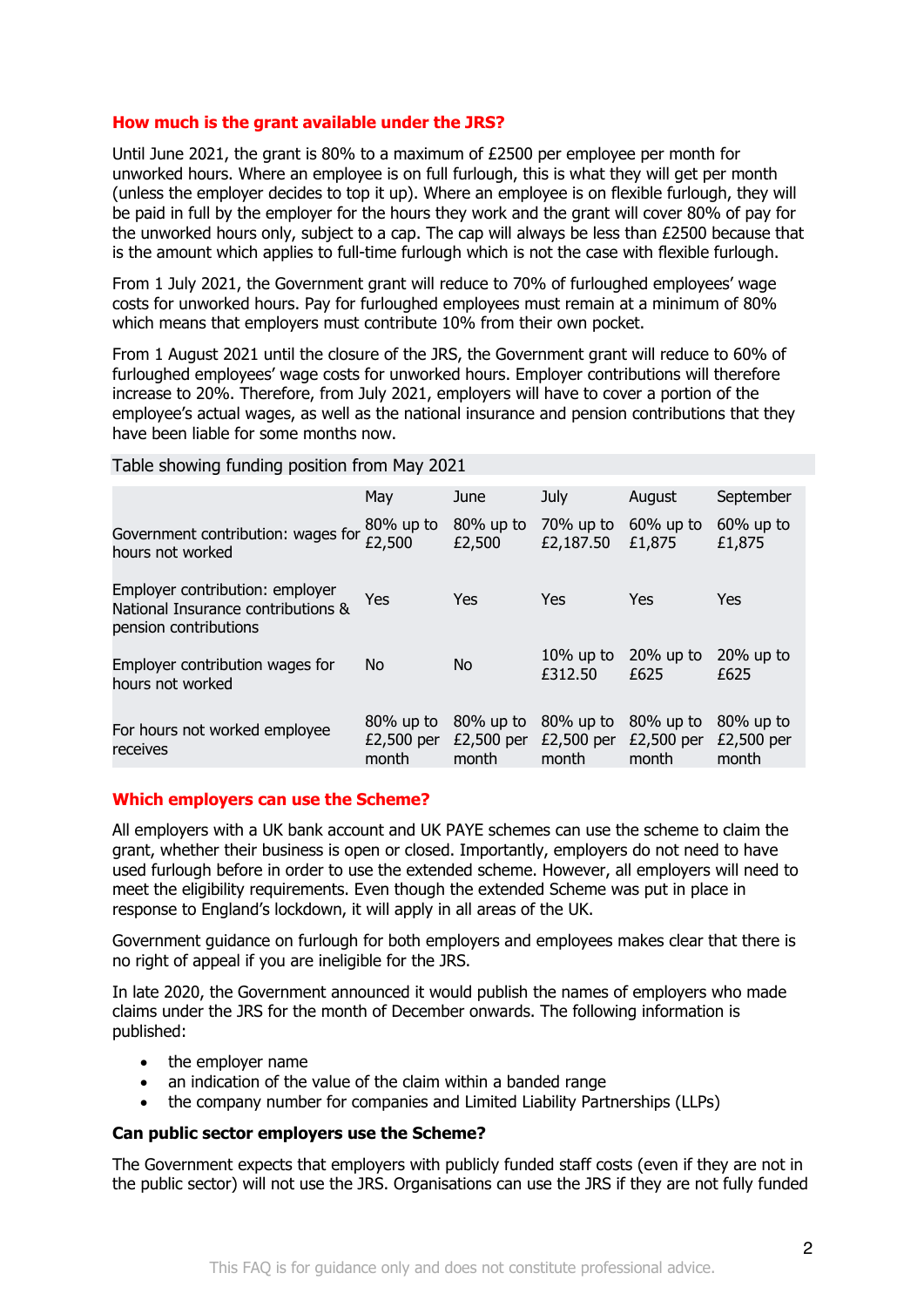by public grants and they should contact their sponsor department or respective administration for further guidance.

#### **What situation does my business have to be in to use the scheme?**

It does not appear that employees need to be facing redundancy in order for an employer to use the JRS. Guidance says 'If you cannot maintain your workforce because your operations have been affected by coronavirus (COVID-19), you can furlough employees and apply for a grant…'

The Treasury Direction states, on this topic, 'The purpose of JRS is to provide for payments to be made to employers on a claim made in respect of them incurring costs of employment in respect of employees who are within the scope of JRS arising from the health, social and economic emergency in the United Kingdom resulting from coronavirus…" and in relation to employees "whose employment activities have been adversely affected by the coronavirus and coronavirus disease or the measures taken to prevent or limit its further transmission.'

#### **What about companies in administration?**

Where a company is being taken under the management of an administrator, the administrator can furlough and claim for employees.

Administrators should only use the scheme if there is a reasonable likelihood of retaining the workers. For example, this could be as a result of an administration and pursuit of a sale of the business.

### **Which employees can be furloughed?**

#### On the payroll

For periods ending on or before 30 April 2021, you can claim for employees who were employed on 30 October 2020, as long as you have made a PAYE Real Time Information (RTI) submission to HMRC between 20 March 2020 and 30 October 2020, notifying a payment of earnings for that employee. You do not need to have previously claimed for an employee before the 30 October 2020 to claim for periods from 1 November 2020.

For periods starting on or after 1 May 2021, you can claim for employees who were employed on 2 March 2021, as long as you have made a PAYE Real Time Information (RTI) submission to HMRC between 20 March 2020 and 2 March 2021, notifying a payment of earnings for that employee. You do not need to have previously claimed for an employee before the 2 March 2021 to claim for periods from starting on or after 1 May 2021.The shift in eligibility from 1 May 2021 onwards was confirmed in Government guidance on 3 March 2021, presumably as a result of the extension of the JRS until the end of September 2021.

The extension meant that there were seven months left to run of the JRS from the announcement and without this change, employers would have been limited for the full duration of the JRS to furloughing only those who had been employed on 30 October 2020 who also met the RTI submission criterion. Employers will now have much more flexibility in furlough decisions in the future; they will be able to furlough those who were recruited between 31 October 2020 and 2 March 2021 who had also been notified to HMRC via a RTI submission between 20 March 2020 and 2 March 2021. It must be noted that this change only becomes effective from 1 May 2021 onwards; until then employers can only furlough those who were employed on 30 October 2020, as long as a PAYE Real Time Information (RTI) submission as made to HMRC between 20 March 2020 and 30 October 2020, notifying a payment of earnings for that employee.

When furloughing an employee from 1 May onwards who would not otherwise have qualified for furlough, it is not necessary that they have been furloughed previously.

Because of the need to be PAYE, it seems that those under the age of 16 cannot have wages claimed under the Scheme. National Insurance numbers are only issued at the age of 16 so before that point, the child will not generally be considered PAYE.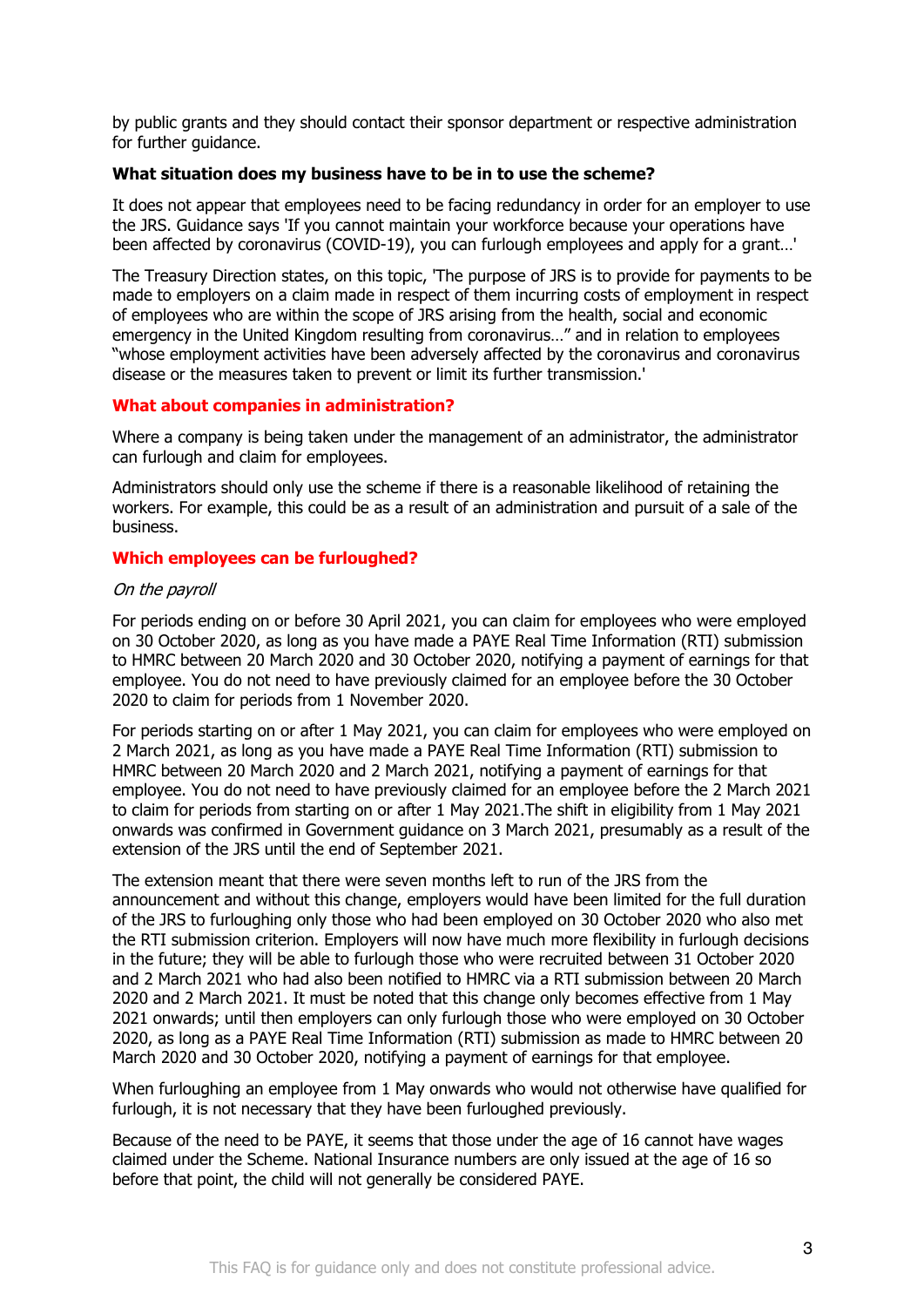### No previous furlough needed

Employees do not need to have been furloughed before in order to be placed into the JRS during the extension. However, all employees will need to meet the eligibility requirements.

### Employees made redundant

If employees were employed by you on 23 September 2020 and you made a PAYE RTI submission to HMRC between 20 March 2020 and 30 October 2020, notifying a payment of earnings for that employee) and they were made redundant or stopped working for you on or after 23 September 2020, they can also qualify for the scheme if you re-employ them. This measure is only permissible if you re-employ the redundant employee by 30 April 2021. For claim periods from 1 May 2021, it is not permissible to take back an employee that had previously been made redundant.

There appear to be several HR issues related to this that are tricky to unravel.

The safest way appears to make it clear that employment is not continuous. To do this, a break of at least one week ending with a Saturday is needed.

There is an extremely high chance that the employee will be made redundant again at the end of the furlough period so the employer will need to go through the process again, which may require collective consultation dependent on the number of employees to be made redundant at the time, which may include some of the existing workforce as well as those brought back after having been made redundant the first time.

The further dismissal of these employees by way of redundancy may pose some issues. There is no absolute certainty that the two periods of employment will not be deemed continuous by an employment tribunal. This is because this situation has never been tested.

The rules on continuity mean that, after a redundancy, employment will be continuous if the employee starts a job for the employer within 4 weeks of the termination of employment, but this applies where the offer of re-employment is made before the end of the employee's employment under their old employment contract. This is unlikely to be the case in a furlough situation.

Additionally, the employer would need to understand they have to pay the NI/pension contributions for anyone they re-hire after redundancy so it will cost them to do this.

### Fixed term contracts

For periods ending on or before 30 April 2021, you can put the employee on furlough as long as they were employed by you on or before 30 October 2020. You must have made a PAYE Real Time Information (RTI) submission to HMRC between 20 March 2020 and 30 October 2020, notifying a payment of earnings for that employee.

An employee who was on a fixed term contract can be re-employed and claimed for if:

- they were employed by you on 23 September 2020
- their contract expired on or after 23 September 2020
- you made a PAYE RTI submission to HMRC between 20 March 2020 and 30 October 2020, notifying a payment of earnings for that employee.

All other eligibility criteria must be met.

For periods starting on or after 1 May 2021, you can put the employee on furlough as long as they were employed by you on 2 March 2021, as long as you have made a PAYE Real Time Information (RTI) submission to HMRC between 20 March 2020 and 2 March 2021.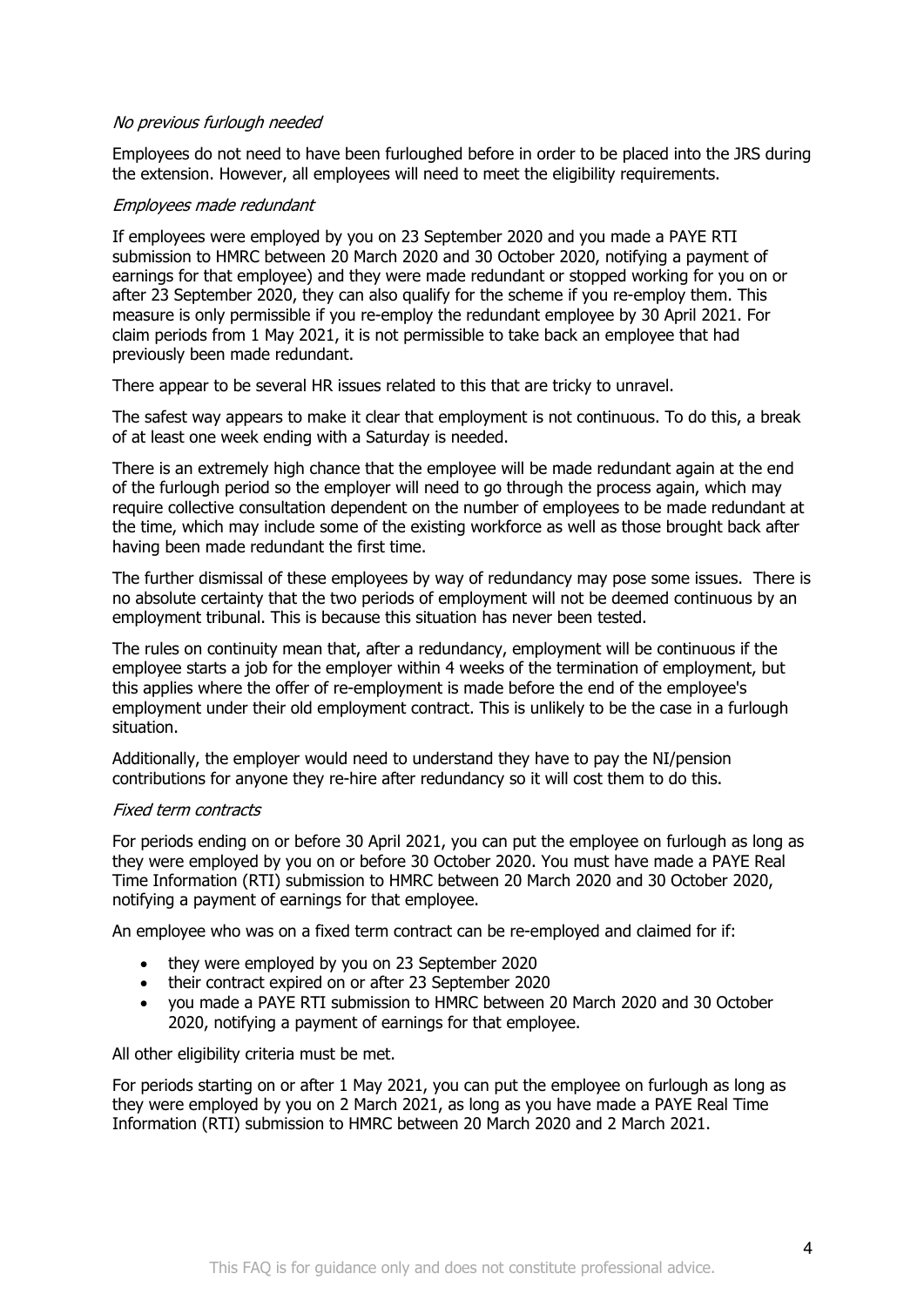### Shielding/carers/sickness

Employees can be furloughed, if they are unable to work, including from home or working reduced hours because they:

- are clinically extremely vulnerable, or at the highest risk of severe illness from coronavirus and following public health guidance
- have caring responsibilities resulting from coronavirus, such as caring for children who are at home as a result of school and childcare facilities closing or caring for a vulnerable individual in their household.

Guidance was updated on 10 December to clarify that employers may furlough shielding employees even where they are not closed or facing a wider reduction in demand. This provides significant flexibility for employers to secure the JRS grant in circumstances where they may not otherwise qualify for it in light of the 'exceptional purpose' of the JRS, which is to provide assistance to employers whose operations have been 'severely affected' by the pandemic.

It should be noted that the same flexibility does not appear to be extended to the furlough of employees who have caring responsibilities resulting from coronavirus. Employers are likely, during times of school closure, to consider furlough for employees whose usual childcare arrangements have been disrupted by the closures. It appears that employers will still need to demonstrate that they have been severely affected by coronavirus in order to make a valid JRS claim for such employees.

The JRS is not intended for short-term sick absences. If, however, employers want to furlough employees for business reasons and they are currently off sick, they are eligible to do so, as with other employees.

Furloughed employees who become ill, due to coronavirus or any other cause, must be paid at least SSP. As under the JRS previously, it is up to employers to decide whether to move these employees onto SSP or to keep them on furlough, at their furloughed rate.

### Types of contract

Employees can be on any type of contract. You can claim for office holders (including company directors); salaried member of Limited Liability Partnerships (LLPs); agency workers (including those employed by umbrella companies); limb (b) workers; contingent workers in the public sector, contractors with public sector engagements in scope of IR35 off-payroll working rules.

### Foreign nationals

Foreign nationals are eligible to be furloughed. Grants under the JRS are not counted as 'access to public funds', and you can furlough employees on all categories of visa.

### Where a TUPE has taken place

If you're claiming for a period between 1 November 2020 and 30 April 2021 and you employ someone who was transferred from another business, you can claim under the normal rules if they were included on a PAYE Real Time Information (RTI) submission to HMRC on or before 30 October 2020.

Otherwise, you may still be eligible to claim in respect of the employees if the TUPE or PAYE business succession rules apply to the change in ownership.

The new employer can claim for employees transferred between 1 September 2020 and 30 April 2021. The transferred employees must have been:

- employed by the old employer on or before the 30 October 2020
- transferred from their old employer to their new employer on or after 1 September 2020
- included on a PAYE Real Time Information (RTI) submission to HMRC, by their old employer, between 20 March 2020 and 30 October 2020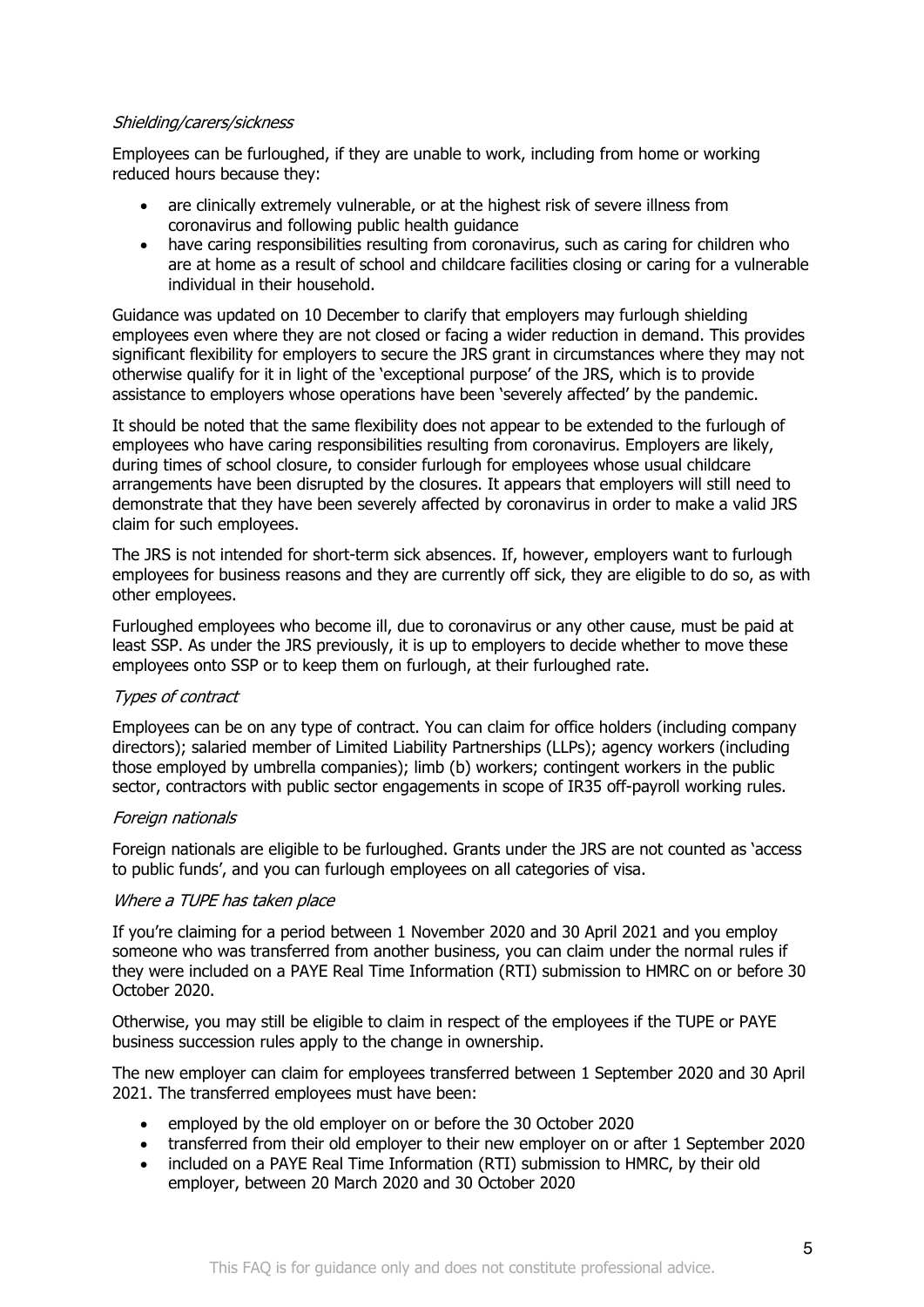If you're claiming for a period beginning on or after 1 May 2021 and you employ someone who was transferred from another business, you can claim under the normal rules if they were included on a PAYE Real Time Information (RTI) submission to HMRC on or before 2 March 2021.

Otherwise, you may still be eligible to claim in respect of the employees if the TUPE or PAYE business succession rules apply to the change in ownership.

The new employer can claim for employees transferred on or after 1 January 2021. The transferred employees must have been:

- employed by the old employer on or before 2 March 2021
- transferred from their old employer to their new employer on or after 1 January 2021
- included on a PAYE Real Time Information (RTI) submission to HMRC, by their old employer, between 20 March 2020 and 2 March 2021.

### Returning from family leave

If your employee returns from maternity, shared parental, adoption, paternity or parental bereavement leave and you are claiming in respect of a period that starts on or after 1 November, the normal scheme rules apply.

If your employee decides to end their maternity leave early to enable them to be furloughed (with your agreement), they will need to give you at least 8 weeks' notice of their return to work and you will not be able to furlough them until the end of the 8 weeks.

### Consolidated PAYE schemes

Where a group of companies have multiple PAYE schemes and there is a transfer of all employees from these schemes into a new consolidated PAYE scheme, the new scheme will be eligible to continue to furlough and claim for employees.

### Employees with more than one employer

If your employee has more than one employer, they can be furloughed for each job. Each job is separate, and for claims for periods on or before 31 October 2020 - the cap applies to each employer individually.

Employees can be furloughed in one job and receive a furloughed payment but continue working for another employer and receive their normal wages.

If an employee has had multiple employers over the past year, has only worked for one of them at any one time, and is being furloughed by their current employer, their former employer/s should not re-employ them, put them on furlough and claim for their wages through the scheme.

### Employees on unpaid leave

The Scheme cannot be used in respect of employees on unpaid leave or unpaid sabbatical.

### **How do I select employees for furlough?**

Employers must be careful not to discriminate when deciding who to offer furlough to. If some employees will stay in work, i.e. not a blanket furlough for everyone, an employer could initially ask for volunteers. However, in some cases there may be more volunteers than furlough spaces open. The procedure an employer follows to decide which employees to furlough may depend on its current financial situation. If the employer needs to very urgently furlough employees or make them redundant in order to be able to continue to trade, a limited selection procedure carried out on an urgent basis is likely to be acceptable. However, where an employer does not have any immediate financial concerns, it is likely to be more reasonable for it to follow a more comprehensive procedure. This could involve a selection matrix akin to a redundancy procedure.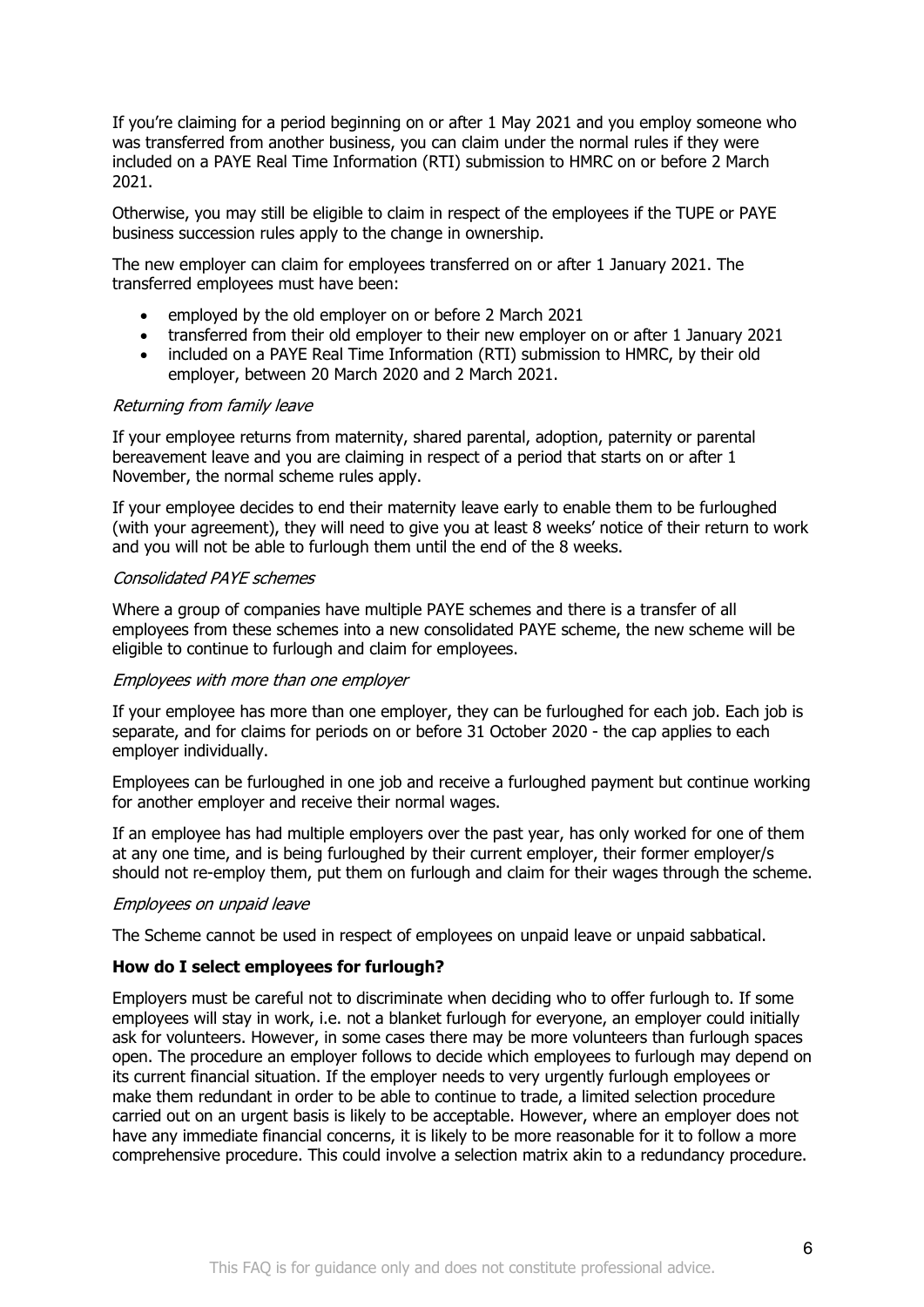Prioritising vulnerable workers who have volunteered is unlikely to be age discrimination as it's almost certainly justifiable in current circumstances. Automatically choosing older workers, for example, may be an issue if they do not want to be furloughed and would rather work for the 100% pay.

### **Do I need to get employees to agree to the furlough?**

You will need to get agreement from employees to designate them as furloughed and reduce their pay (if that is what you want to do  $-$  you may decide to furlough and keep on 100% pay by topping up the Government grant). To be eligible for the grant, employers must have confirmed to their employee (or reached collective agreement with a trade union) in writing that they have been furloughed.

Employers need to agree the pay reduction with employees as part of the agreement to furlough because normal employment law principles apply.

The agreement should cover both changes to working hours and a reduction in pay (if you are not choosing to top up pay to the full amount the employee would normally receive). It should also instruct employees to cease to do all work during the furloughed hours.

The agreement must be kept for five years.

### **Do I have to collectively consult?**

On 3 August 2020, the Government guidance on 'Advanced notification of redundancies' was amended to say that there is no requirement to carry out collective consultation or notify the Secretary of State on the HR1 form when furloughing staff if employers are not contemplating dismissing the employees for not accepting the variation of terms. Collective consultation will still be needed if the employer does contemplate dismissing 20+ employees as a result of not accepting the change in terms.

### **What kind of part-time working arrangements can be used for flexible furlough?**

Guidance confirms that any part-time arrangement, including any amount of time or shift pattern, can be agreed; employers have utmost flexibility to assess what will work for them.

Clearly, flexible furlough will not be an option for employers who have no work to provide to their staff. Such employers may choose to keep their employees on full furlough for as long as they deem necessary subject to the closure of the scheme in its entirety at the end of October 2020.

### **How long does furlough last?**

There is no minimum furlough period. An eligible employee can stay on furlough for as long as the JRS is in operation and they have agreed to it.

#### **If I have furloughed an employee, brought them back to work and then I want to furlough them again, do I have to get new written agreement?**

Yes, new written agreement is needed that the employee will cease to do all work again for the new furlough period. Our stance is that the written agreement relates to the single furlough period only and that agreement expires when the employee is recalled to work.

### **How do I work out how much I can claim?**

You will need to calculate an employee's reference salary in order to determine what 80% (70% in July and 60% in August/September 2021) of it is. When employees are on flexible furlough it will also be necessary to calculate what their usual hours are so you can record both working and furloughed hours.

Reference salary is taken from a specific period according to the rules and is not adjusted because someone gets a pay rise, eg because of NMW. A pay rise in April does not affect the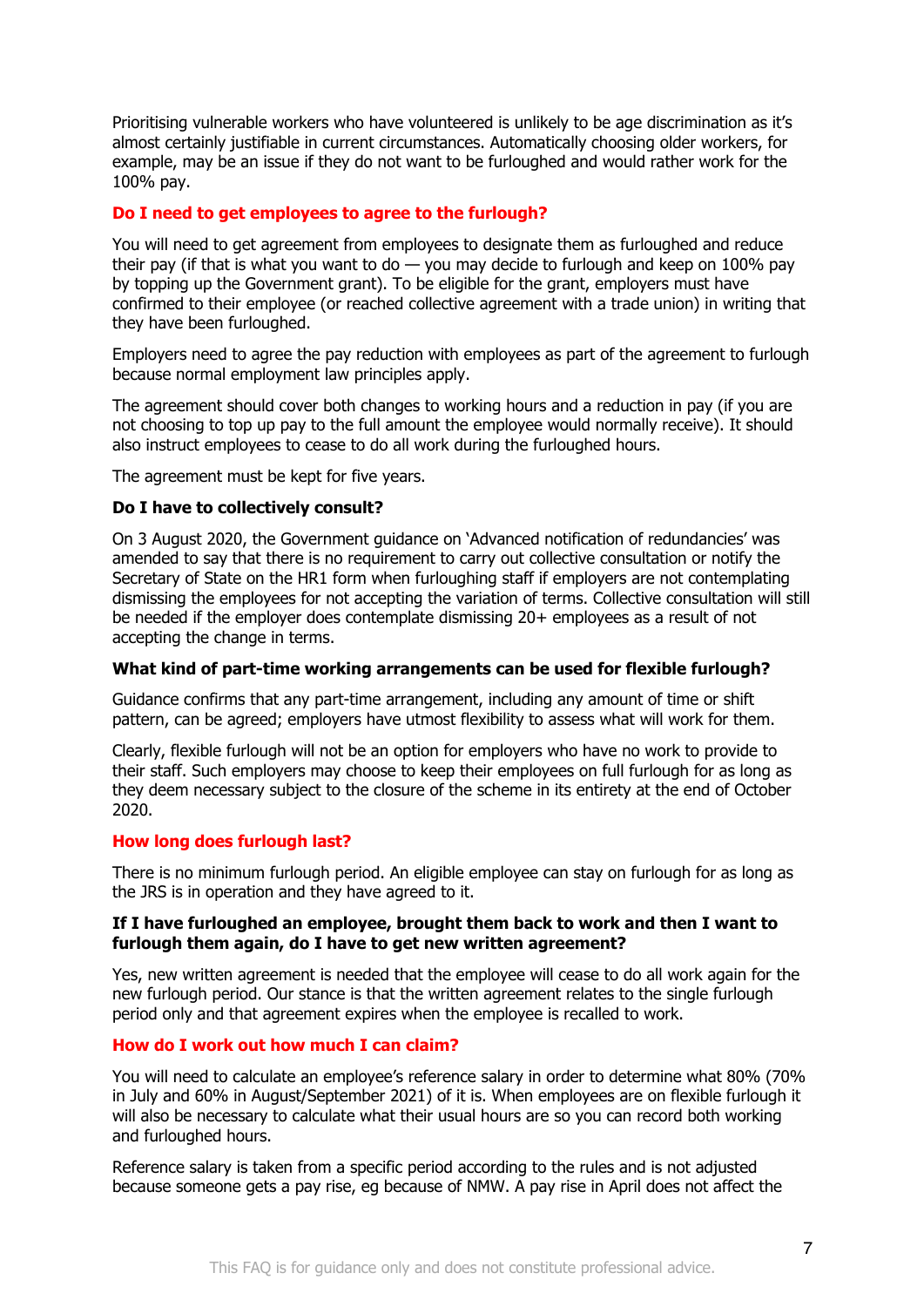salary the employee received in the last pay period before 19 March 2020 which is when the reference salary was taken from for furlough between March and October 2020, and also for furlough from November onwards when the employee was eligible the first-time round.

Claims cannot be made for statutory payments, such as statutory maternity pay, and the gross amount of earnings falling for reimbursement must be correspondingly reduced.

### Identifying your reference period for salary

The reference period is the last pay period ending on or before 19 March 2020 for employees who either:

- were on your payroll on 19 March 2020, that is you made a payment of earnings to them in the tax year 2019 to 2020 which was reported to HMRC on a Real Time Information (RTI) Full Payment Submission (FPS) on or before 19 March 2020
- you made a valid JRS claim for in a claim period ending any time on or before 31 October 2020

This means that the last pay period ending on or before 19 March 2020 is used for employees who:

- qualified for the JRS back in March 2020 and were furloughed, as well as those who
- qualified for it but were not furloughed.
- For an employee who does not fall into the categories above, the reference period is different.

For employees on a fixed salary, it is 80% (70% in July and 60% in August/September 2021) of the wages payable in the last pay period ending on or before 30 October 2020.

If your fixed pay employee has worked enough overtime to have a significant effect on the amount you need to claim, you should calculate 80% (70% in July and 60% in August/September 2021) of their usual wages using the method for employees whose pay varies. Examples of situations where overtime could have a significant effect on the claim amount include where the employee worked overtime:

- in the reference period
- in the corresponding calendar period to the pay period you are claiming for
- a lot, or often, in the tax year up to the reference period

You do not need to amend any previous claims, however if these circumstances apply you should use the calculation for employees whose pay varies for any future claims.

For employees whose pay varies, it is 80% (70% in July and 60% in August/September 2021) of the average payable between the start date of their employment or 6 April 2020 (whichever is later) and the day before their JRS extension furlough periods begins.

Where employees are flexibly furloughed, their usual hours need to be calculated.

If an employee was not previously eligible for JRS and works fixed hours or their pay does not vary according to the number of hours they work, their usual hours will be the contracted hours worked in the last pay period ending on or before 30 October 2020.

If an employee was not previously eligible for JRS and works variable hours, their usual hours will be the average hours worked between:

- the start date of the 2020 to 2021 tax year, (for example, 6 April 2020)
- the day before their JRS extension furlough periods begins
- All of the above dates are inclusive.

You'll then need to work out 80% (70% in July and 60% in August/September 2021) of your employee's usual wage.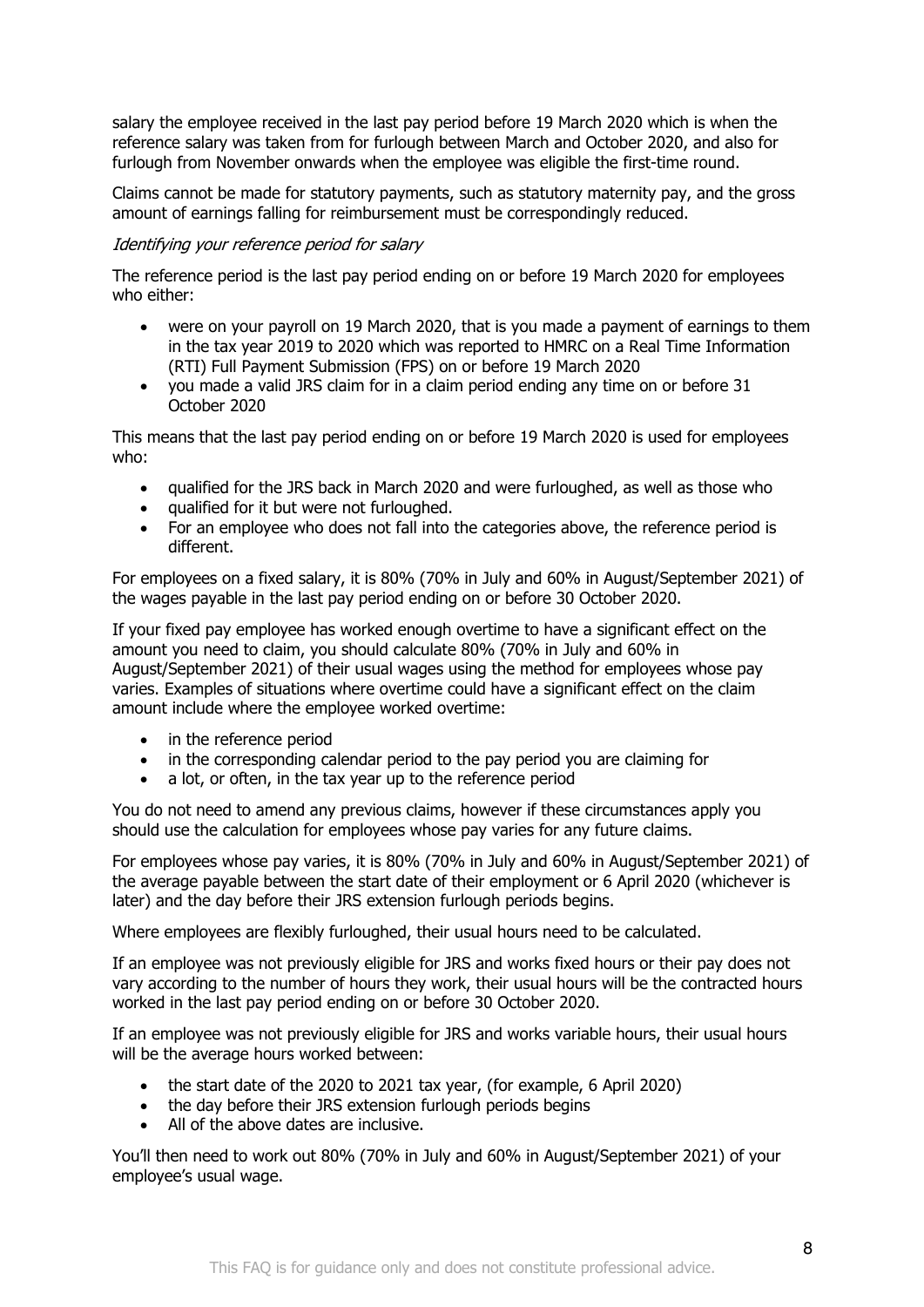### **What's the maximum amount I can claim?**

The maximum wage amount is £2500 a month, or £576.92 a week. This is the upper limit of the amount you can claim for your employee's wages while the funding level remains at 80% until the end of June 2021.

To work out the maximum amount you can claim, multiply the daily maximum wage amount by the number of calendar days your employee is furloughed for in your claim.

| Month         | Daily maximum wage amount |
|---------------|---------------------------|
| January 2021  | $£80.65$ per day          |
| February 2021 | $£89.29$ per day          |
| March 2021    | $£80.65$ per day          |
| April 2021    | $£83.34$ per day          |

Government guidance is yet to be updated with daily maximum wage amounts for periods starting on or after 1 May 2021.

### **What types of payments can I use to count towards reference salary?**

If you've already claimed for an employee who was on furlough during October, and they are paid a fixed salary, you will follow the same usual wage calculation for claim periods after 31 October 2020.

The amount you should use when calculating 80% (70% in July and 60% in August/September 2021) of your employees' wages for hours not worked, is made up of the regular payments you are obliged to make, including:

- regular wages you paid to employees
- non-discretionary payments for hours worked, including overtime
- non-discretionary fees
- non-discretionary commission payments
- piece rate payments

You cannot include the following when calculating wages:

- payments made at the discretion of the employer or a client where the employer or client was under no contractual obligation to pay, including:
- any tips, including those distributed through troncs
- discretionary bonuses
- discretionary commission payments
- non-cash payments
- non-monetary benefits like benefits in kind (such as a company car) and benefits received under salary sacrifice schemes (including pension contributions) that reduce an employee's taxable pay

Where the employer provides benefits to furloughed employees, including through a salary sacrifice scheme, these benefits should be in addition to the wages that must be paid under the terms of the Job Retention Scheme.

Normally, an employee cannot switch freely out of most salary sacrifice schemes unless there is a life event. HMRC agrees that coronavirus counts as a life event that could warrant changes to salary sacrifice arrangements, if the relevant employment contract is updated accordingly.

#### Non-discretionary payments

When you're working out if a payment is non-discretionary, only include payments which you have a contractual obligation to pay and to which your employee has an enforceable right. When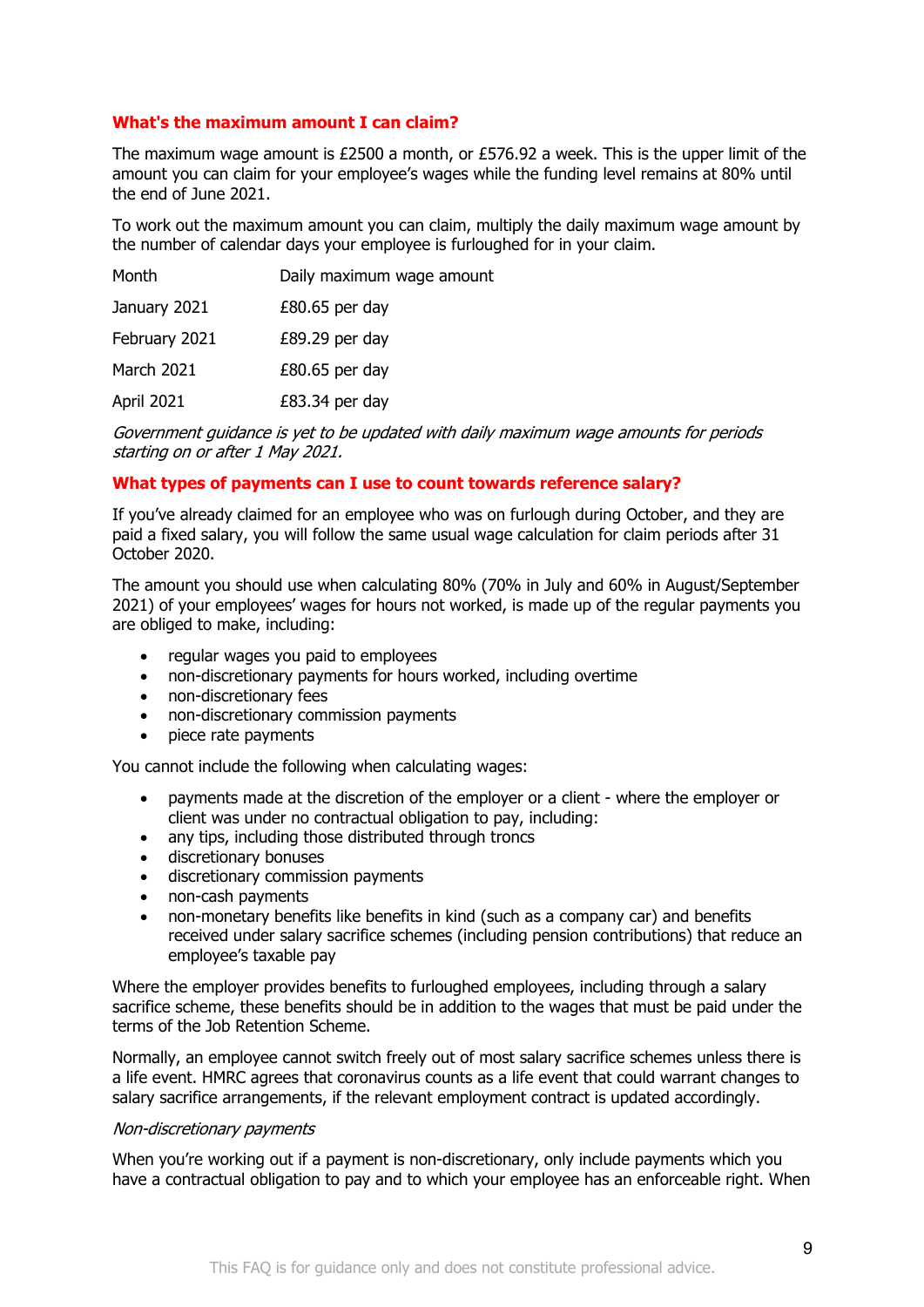variable payments are specified in a contract and those payments are always made, then those payments may become non-discretionary. If that is the case, they should be included when calculating 80% (70% in July and 60% in August/September 2021) of your employees' wages.

### Non-discretionary overtime payments

If your employee has been paid variable payments due to working overtime, you can include these payments when calculating 80% (70% in July and 60% in August/September 2021) of their wages as long as the overtime payments were non-discretionary. Payments for overtime worked are non-discretionary when you are contractually obliged to pay the employee at a set and defined rate for the overtime that they have worked.

### **How do I calculate an employee's usual hours?**

You can calculate the usual hours for the entire claim period or for each pay period, or part of a pay period, that falls within that claim period. This guidance assumes that you will calculate on a pay period basis but either method is acceptable.

If you calculate the usual hours for the entire claim period and the result is not a whole number, you should round it up to the next whole number. If you calculate the usual hours on a pay period basis you should round the result up or down to the nearest whole number.

There are two different calculations you can use to work out your employee's usual hours, depending on whether they work fixed or variable hours.

You should work out usual hours for employees who work variable hours, if either:

- your employee is not contracted to a fixed number of hours
- your employee's pay depends on the number of hours they work

If neither of these apply, you should work out your employee's usual hours for an employee who is contracted for a fixed number of hours.

The employee's working pattern does not have to match their pay period (for example, an employee could be contracted to fixed 40 hours a week but be paid a variable monthly amount because of shift allowances). HMRC will not decline or seek repayment of any grant based solely on the particular choice between fixed or variable approach to calculating usual hours, as long as a reasonable choice is made.

### Fixed hours employees

You'll work out your employee's usual hours (for employees with fixed hours), by looking at their contracted hours at the end of their reference period.

The reference period is the last pay period ending on or before 19 March 2020 for employees who either:

- were on your payroll on 19 March 2020 (meaning you made a payment of earnings to them in the tax year 2019 to 2020 which was reported to HMRC on a Real Time Information (RTI) Full Payment Submission (FPS) on or before 19 March 2020
- you made a valid Coronavirus Job Retention Scheme claim for them in a claim period ending any time on or before 31 October 2020

For all other employees, the employee's reference period will be their last pay period ending on or before 30 October 2020.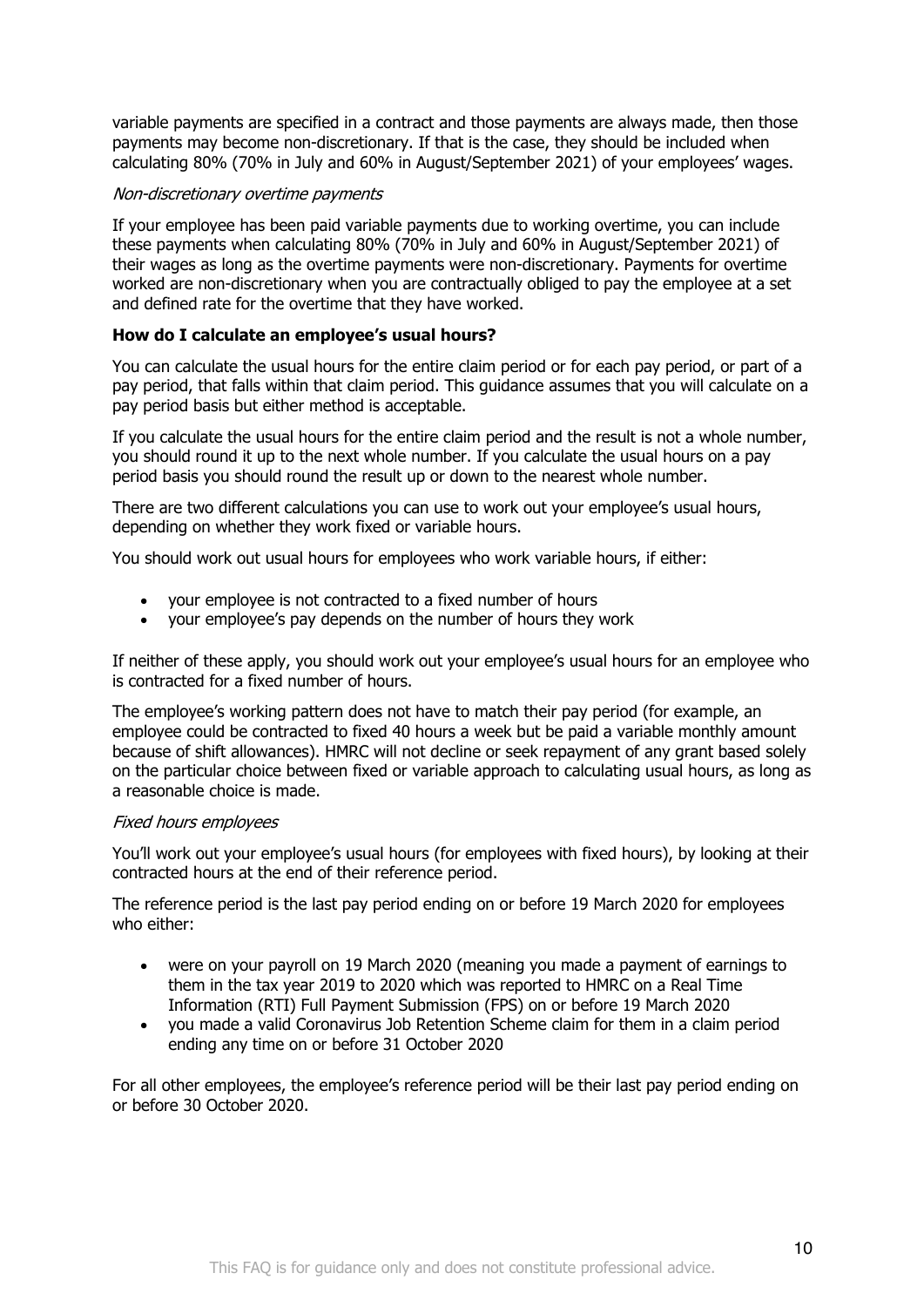To calculate the number of usual hours for each pay period (or partial pay period):

- 1. Start with the hours your employee was contracted for at the end of their reference period.
- 2. Divide by the number of calendar days in the repeating working pattern, including nonworking days.
- 3. Multiply by the number of calendar days in the pay period (or partial pay period) you are claiming for.
- 4. Round up or down if the result isn't a whole number.

If an employee with fixed hours was on annual leave, off work sick or on family related statutory leave at any time during the last reference period, the usual hours should be calculated as if the employee had not taken that leave.

### Variable hour employees

Where the pay varies by the amount of time worked, you will have shown the number of hours worked on your employees' payslips in line with legislation introduced in April 2019

Employers should identify the hours the employee worked using pay records, time sheets and other records which show time worked. If these aren't available then use other records, such as rotas or work diaries. If these records are not available, employers may use the pay rate to work back from gross pay.

You will use differing approaches to calculate your employee's 'usual hours' for an employee who works variable hours depending on whether the employee has received a payment of earnings from you in tax year 2019-20 which was reported on a Real Time Information (RTI) Full Payment Submission (FPS) to HMRC on or before 19 March 2020.

For those who did, calculate 'usual hours' based on the higher of either:

- the average number of hours worked in the tax year 2019 to 2020
- the corresponding calendar period in the tax year 2019 to 2020

This also applies to employees for whom you made a valid claim in a claim period ending any time on or before 31 October 2020.

Otherwise calculate the average number of hours worked from 6 April 2020 and up to the employee's first day spent on furlough on or after 1 November 2020.

If your employee has variable pay you will complete a similar comparison to calculate their usual wages but the result may be different.

When you calculate the usual hours, you should include:

- any hours of leave for which the employee was paid their full contracted rate (such as annual leave)
- any hours worked as 'overtime', but only if the pay for those hours was not discretionary

If you are calculating the usual hours for an employee who is part of a flexible work time arrangement ("flexi-leave"), you should:

- not count hours as hours worked that the employee worked but was not paid for because they accrued paid time off which they could take later
- count the hours as hours worked that the employee took as paid time off, which they had accrued by working additional hours at some other time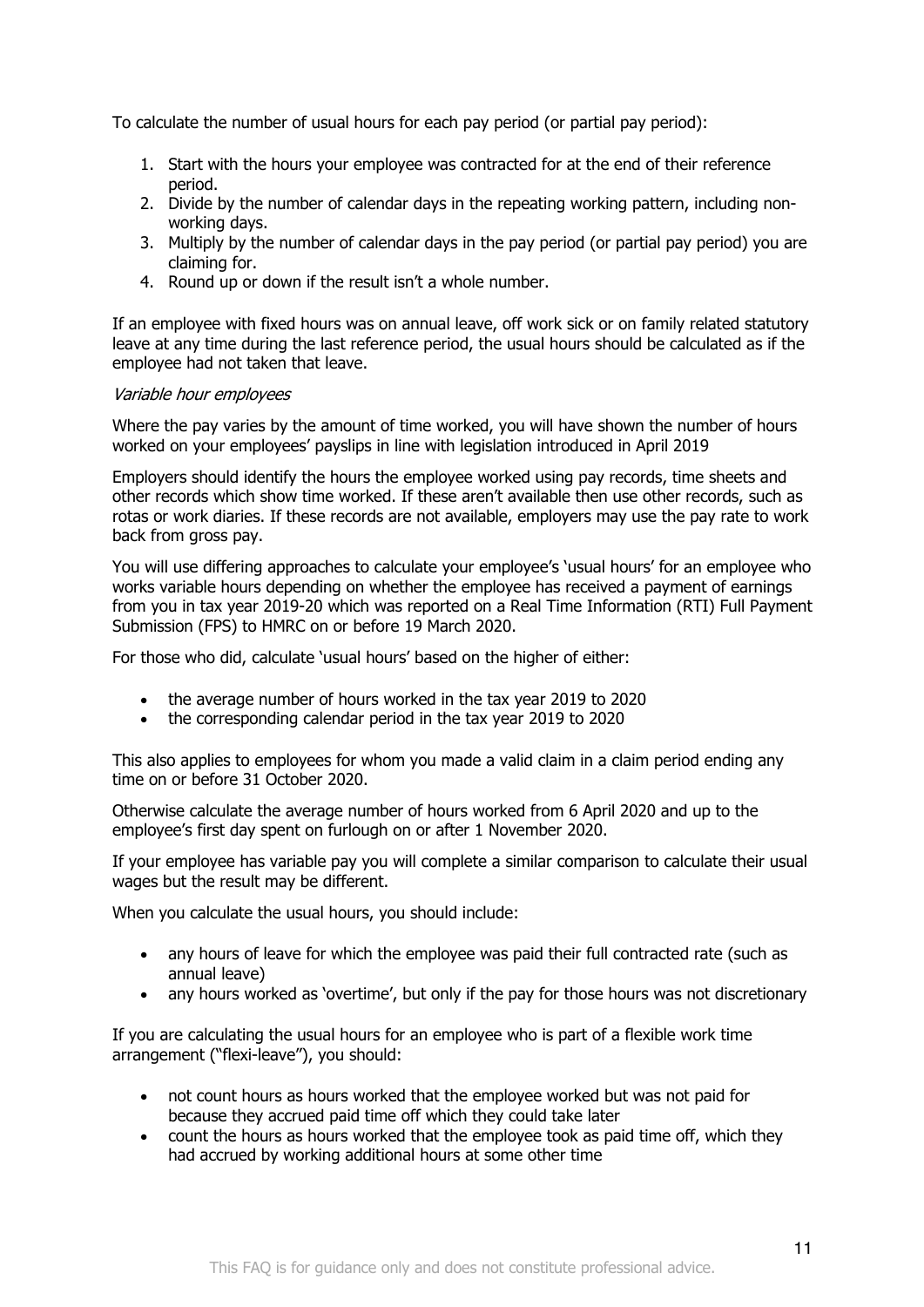To work out the usual hours for each pay period (or partial pay period) based on the average number of hours worked in the tax year 2019 to 2020:

- 1. Start with the number of hours actually worked (or on paid annual leave or flexi-leave) in the tax year 2019 to 2020 before the employee was furloughed, or the end of the tax year if earlier.
- 2. Divide by the number of calendar days the employee was employed by you in the tax year 2019 to 2020, up until the day before they were furloughed, or the end of the tax year if earlier.
- 3. Multiply by the number of calendar days in the pay period (or partial pay period) you are claiming for.
- 4. Round up or down if the result isn't a whole number.

When you calculate the number of calendar days in step 2, you should not count any calendar days where the employee was on a period of:

- statutory sick pay related leave
- family related statutory leave
- reduced rate paid leave following a period of statutory sick pay related leave
- reduced rate paid leave following a period of family related statutory leave

To work out the usual hours for a pay period or partial pay period based on the corresponding calendar period in the tax year 2019 to 2020:

- 1. Identify the pay periods in the 2019 to 2020 tax year that correspond to at least one calendar day in the pay period (or partial pay period) you are claiming for.
- 2. If the pay period (or partial pay period) you are claiming for starts and ends on the same calendar days as the identified pay period in the tax year 2019 to 2020 - use the number of hours they actually worked in that pay period.
- 3. If the pay period (or partial pay period) you are claiming for does not start and end on the same calendar days as the identified pay periods in the tax year 2019 to 2020 – you'll need to add together a proportion of the hours worked in each of the pay periods you've identified.

If you have to work out the usual hours based on the hours worked in more than one pay period in the tax year 2019 to 2020:

- 1. Start with the number of hours worked in the first pay period identified in the tax year 2019 to 2020.
- 2. Multiply by the number of calendar days in that pay period which correspond to at least one calendar day in the pay period (or partial pay period) you are claiming for.
- 3. Divide by the total number of calendar days in the pay period in the tax year 2019 to 2020.
- 4. Repeat steps 1, 2 and 3 for each subsequent identified pay period in the tax year 2019 to 2020.
- 5. Add them all together.
- 6. Round up or down if the result is not a whole number.

To work out the usual hours for each pay period (or partial pay period) based on the average number of hours worked in the tax year 2020 to 2021:

1. Start with the number of hours actually worked (or on paid annual leave or flexi-leave) from 6 April 2020 and up to the employee's first day spent on furlough on or after 1 November 2020.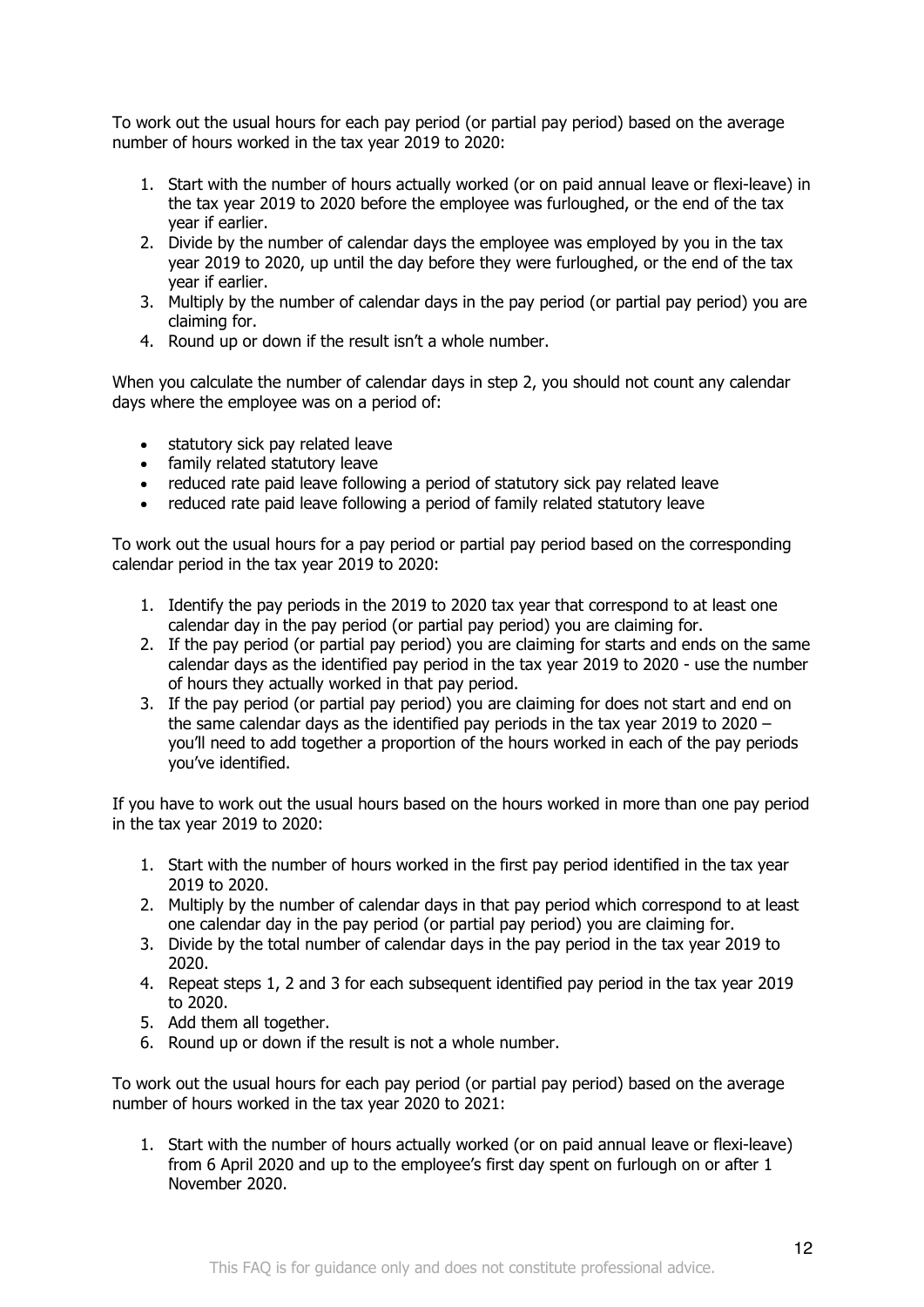- 2. Divide by the number of calendar days the employee was employed by you in the tax year 2020 to 2021, up until the day before they were furloughed.
- 3. Multiply by the number of calendar days in the pay period (or partial pay period) you are claiming for.
- 4. Round up or down if the result isn't a whole number.

When you calculate the number of calendar days in step 2, you should not count any calendar days where the employee was on a period of:

- statutory sick pay related leave
- family related statutory leave
- reduced rate paid leave following a period of statutory sick pay related leave
- reduced rate paid leave following a period of family related statutory leave

### **What's the starting point of pay for those returning from family-related statutory leave?**

Family-related statutory leave includes maternity leave, paternity leave, shared parental leave, adoption leave, parental bereavement leave and unpaid parental leave.

For employees on fixed pay, claims for full or part time employees furloughed on return from family-related statutory leave should be calculated against their salary, before tax, not the pay they received whilst on family-related statutory leave. The same principles apply where the employee is returning from a period of unpaid statutory family-related leave.

### **What's the starting point of pay for those returning to work after being on sick pay?**

For employees on fixed pay, claims for full or part time employees furloughed on return to work after time off sick should be calculated against their salary, before tax, not the pay they received whilst off sick.

Claims for those on variable pay, returning to work after time off sick, should be calculated using the normal rules for employees whose pay varies.

What's the starting point of pay for those returning to work after being sabbatical or unpaid leave?

You'll need to use the amount they would have been paid if they were on paid leave when calculating 80% of their wages.

### **What's the starting point of pay for those returning to work after being on sabbatical or unpaid leave?**

For employees on fixed pay, you'll need to use the amount they would have been paid if they were on paid leave when calculating 80% (70% in July and 60% in August/September 2021) of their wages if they were on sabbatical or unpaid leave during the reference period.

### **What's the claim period?**

You need to decide the length of your claim period.

Your claim period is made up of the days you are claiming a grant for. The start date of your first claim period is the date your first employee was furloughed. Claim periods must start and end within the same calendar month. All claim periods must last at least seven days. Periods of fewer than 7 days can be claimed for if they are what HMRC call an 'orphan period', which is a period of no more than 6 consecutive days that:

- begins on the first day of a JRS extension calendar month, or
- ends on the last day of a JRS extension calendar month.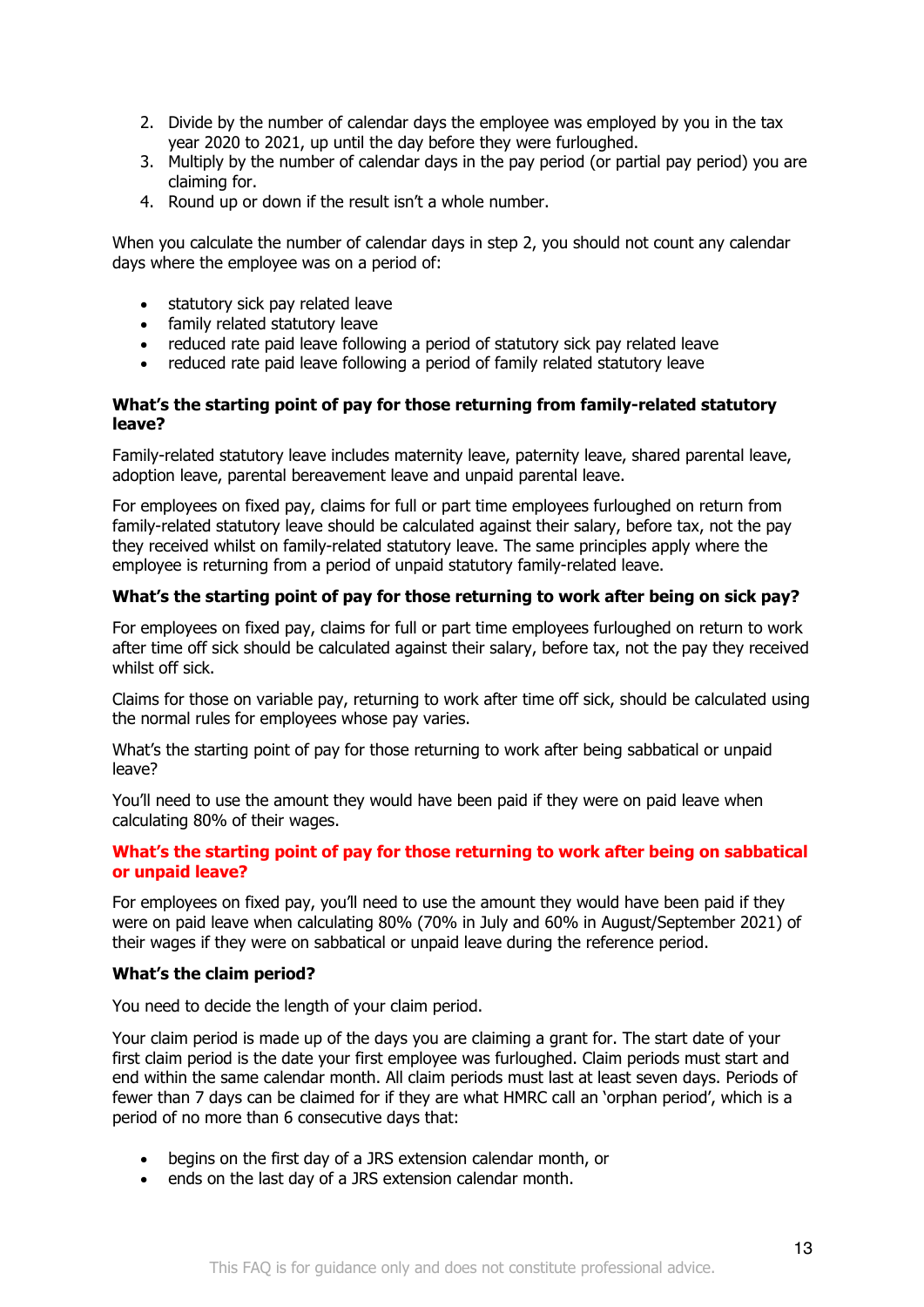You should match your claim period to the dates you process your payroll, if you can. You can only make one claim for any period so you must include all your furloughed or flexibly furloughed employees in one claim even if you pay them at different times.

### **Will the payment be taxable?**

Yes, payments you make to furloughed employees will be subject to PAYE and National Insurance contributions.

### **Will I be able to recover Employer's NI contributions and pension contributions under the Job Retention Scheme?**

No. Employers will have to fund both Employer NICs and minimum automatic enrolment employer pension contributions.

### **Do I have to wait until after I have paid wages before I make a claim?**

You can make a claim in anticipation of an imminent payroll run, at the point you run your payroll or after you have run their payroll.

### **Do I have to pay 100% of the wages in order to claim?**

No. You can choose to top up to 100% but do not have to. Those who choose to top up can still only claim the maximum available under the scheme.

### **How does the grant interact with national minimum wage?**

Individuals are only entitled to the national minimum wage (NMW) for the hours they work. If they are furloughed and do not work and 80% of their normal earnings would take them below the NMW, they still only receive 80% as they are not working.

### **Can I rotate employees on and off furlough?**

There is nothing within the guidance which prohibits rotating furlough leave amongst employees. This might be a good way of keeping all employees happy as they will get a more equal share of 100% and 80% pay.

### **Can the employee undertake any work when in furlough?**

The employee must not be working at all for you or for any linked or associated company during hours recorded as furlough. If they do (especially if required or asked by the employer) this is likely to be seen by HMRC as furlough fraud. Employers must impress on employees that they should do no work at all, including responding to emails.

### **Are all types of work related activity banned during furlough?**

Employees are able to undertake training during hours recorded as furlough. Training for the purpose of improving an employee's effectiveness in the employer's business, or the performance of the employer's business, is permitted provided employees do not provide services to or generate revenue for their employer. Furloughed workers undertaking training must be paid at least the minimum wage rate applicable for the time they spend on this activity though this is likely to be covered by the grant payment in any case. If the pay attracted by the training is in excess of the furlough payment, employers must pay the excess.

Directors on furlough may make a JRS claim, run payroll, and also carry out any statutory duties in relation to filing accounts or providing other information relating to the administration of the company, without it affecting a claim in relation to them.

Employees are able to undertake training during hours recorded as furlough provided they do not provide services to or generate revenue for their employer. Furloughed workers undertaking training must be paid at least the minimum wage rate applicable for the time they spend on this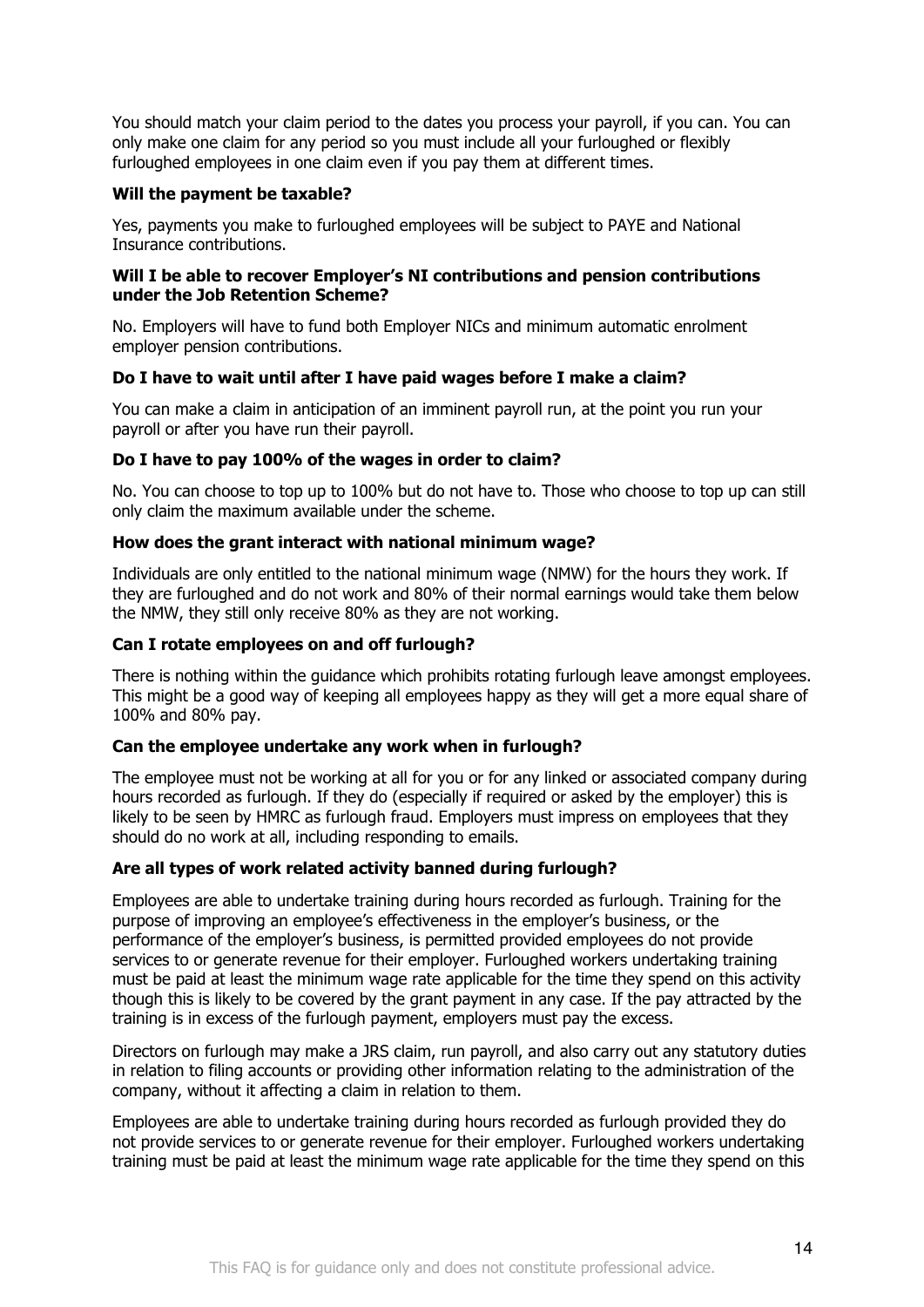activity though this is likely to be covered by the grant payment in any case. If the pay attracted by the training is in excess of the furlough payment, employers must pay the excess.

Whilst on furlough, employees who are union or non-union representatives may undertake duties and activities for the purpose of individual or collective representation of employees or other workers. However in doing this, they must not provide services to or generate revenue for, or on behalf of their organisation or a linked or associated organisation. The same principle applies to pension scheme trustees but a professional, independent pension scheme trustee who has been furloughed by the independent trustee company cannot undertake trustee work that would provide services to or generate revenue for, or on behalf of, the independent trustee company or any organisation linked or associated with that independent trustee company during hours which you record them as being on furlough.

### **Can the employee get a new job somewhere else when on furlough from my organisation?**

The employer's current rules on getting another job would still apply so any clauses or other agreements covering this should be checked. Employers can still enforce those rules and act in accordance with them e.g. considering whether the other job would present a conflict of interest etc.

If getting another job is allowed, employers should consider how other work to be done during the employee's normal working hours sits with being able to call the employee back to work on what could be short notice. They might want to have a rule that the employee must report back for work whenever required and having another job is not an excuse not to  $-$  it's up to the employer how they wish to play it.

If the other job is outside of the employee's normal working hours then this shouldn't be a problem subject to the conflict of interest etc point.

If an employee has had multiple employers over the past year, has only worked for one of them at any one time, and is being furloughed by their current employer, their former employer/s should not re-employ them, put them on furlough and claim for their wages through the scheme.

### **What happens to my apprentices?**

Apprentices can be furloughed in the same way as other employees and they can continue to train whilst furloughed.

However, apprentices must get at least the appropriate minimum wage rate for all the time they spend training which is not covered by the 80% cover.

Where apprentices are furloughed or placed on unpaid leave, or where the nature of their employment changes and no longer supports their apprenticeship, the apprentice, employer and training provider should consider whether a break in learning would be appropriate.

Apprenticeship funding rules already make provision for disruption in learning:

- less than 4 weeks in these circumstances neither the employer nor the training provider needs to report the interruption, the end-date for the apprenticeship remains the same and there is no change to the payment of funding
- more than 4 weeks in these circumstances, employers and/or training providers must report a formal break in learning. Where a break in learning is reported, the payment of funding to the training provider will be suspended for the duration of the break in learning.

Funding rules currently state that a break in learning must be initiated by the apprentice. Employers and training providers can now, temporarily, also report and initiate a break in learning where the interruption to learning is greater than 4 weeks.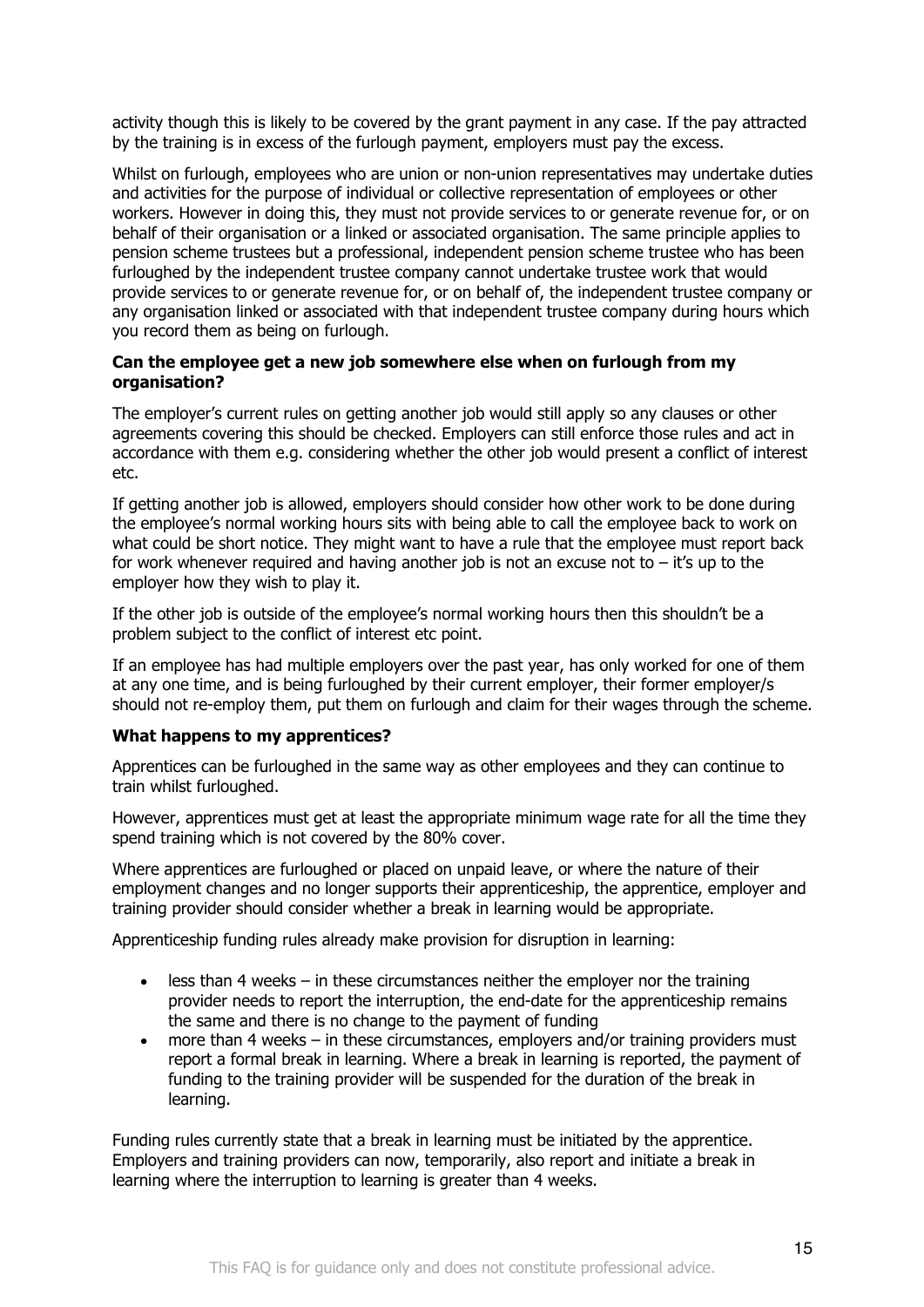Where apprentices are made redundant, the Government will support them to find alternative employment, and continue their apprenticeship as quickly as possible, and within 12 weeks.

Where an apprentice is made redundant, the training provider must support the apprentice to find another employer. In instances where a significant number of apprentices are made redundant (for example, because a large employer faces difficulties), the ESFA will attempt to provide exceptional practical support to the apprentices and training providers to secure alternative employers for the individuals.

### **Do I still have to pay the apprenticeship levy?**

Yes. This is not covered by the grant.

### **Do holidays accrue during furlough?**

Statutory minimum will continue to accrue because the contract is still in existence. You could try to agree that contractual leave doesn't accrue but this may make it harder for get agreement to furlough in the first place and we don't know whether it is allowed to attach any more conditions to furlough other than a reduction in pay.

### **Can annual leave be taken at the same time as furlough?**

Yes, but the employer must top up to 100% pay. It can be taken during both full and flexible furlough.

Government guidance states that if an employee is flexibly furloughed and takes annual leave, the hours of annual leave should be counted as furloughed hours and not working hours. This means that the employer may include these hours in their claim to the Scheme but must top up pay to 100% because annual leave during furlough must be paid at normal pay.

Guidance also states that employees should not be placed on furlough for a period simply because they are on holiday for that period. If this rule were not in place, employers may arbitrarily place an employee who is about to go on annual leave on furlough in order to be able to recoup the permitted percentage of their wage costs through the scheme.

### **Can employers have a rule that no annual leave can be taken during furlough?**

Yes. Given that it is now possible to carry four weeks of leave forward to the next two holiday years, the employer may be less concerned than it otherwise would be about workers having lots of annual leave to take in that leave year on their return from furlough.

### **Can employers enforce annual leave during furlough?**

Yes. Government guidance published on 13 May 2020 confirms that employers can require a worker to take annual leave when on furlough. However, it states that if an employer wants to do this, they should "consider whether any restrictions the worker is under, such as the need to socially distance or self-isolate, would prevent the worker from resting, relaxing and enjoying leisure time, which is the fundamental purpose of holiday."

### **Can the employer claim 80% of holiday pay through the scheme?**

Yes, until the end of June 2021. From July 2021, employers can claim 70% of wages from the JRS; this drops to 60% in August and September. The remainder must be made up by the employer.

### **Can an employee request leave whilst on furlough?**

Yes, unless the employer has designated furlough as a time when leave cannot be taken. The employer can refuse the request though, as they normally can.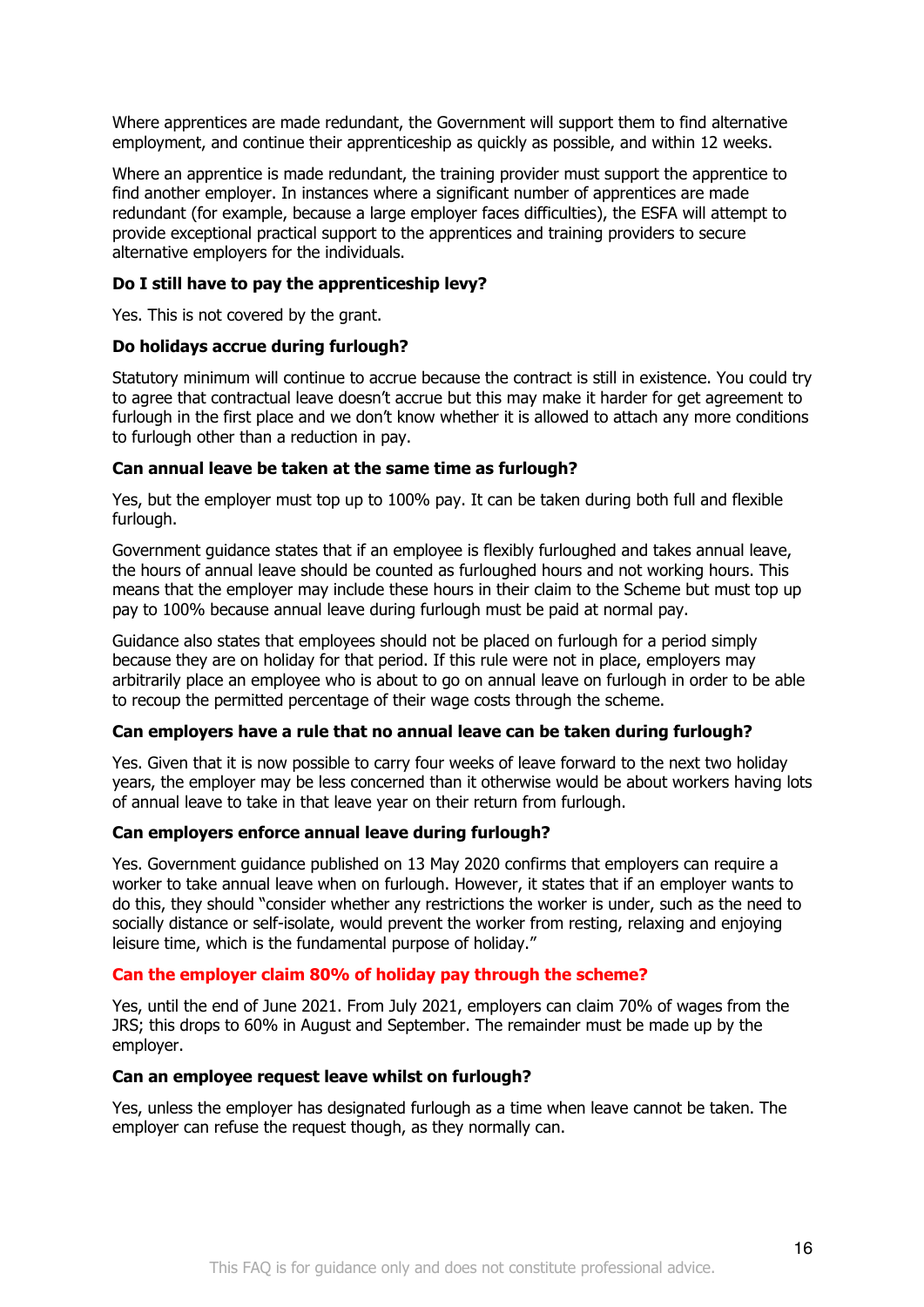### **Does furlough override pre-booked holiday and bank holiday?**

No, annual leave including Bank Holidays can be taken whilst on furlough.

Where a bank holiday falls during furlough and the worker would have usually worked the bank holiday, their furlough will be unaffected by the bank holiday.

However, if the worker would usually have had the bank holiday as annual leave, there are 2 options.

Either: the bank holiday is taken as annual leave in which case the employer must pay the correct holiday pay for the worker.

Or: the bank holiday is deferred if the employer and the worker agree that the bank holiday will not be taken as annual leave at that time. This holiday will have to be given later in the year.

### **Do disciplinary proceedings have to be paused if an employee is on furlough?**

Not necessarily. Acas has released guidance on this. It is summarised below.

The employer needs to decide if it would still be fair and reasonable to carry on with or start a disciplinary procedure while:

- people are on furlough
- following social distancing and other public health guidelines, if they're in the workplace
- people are working from home, and it would have to be carried out remotely.

The guidance states that a furloughed employee can take part in a disciplinary investigation or hearing as:

- the subject of proceedings
- a chairperson or notetaker.
- an interviewee or witness.
- a companion.

However, it goes on to say that the employee must be "doing it out of their own choice" ie it must be voluntary participation and done in line with current public health guidance. The requirement for an employee's participation to be voluntary is difficult, it is rarely the employee's own choice to be in a formal disciplinary hearing. Perhaps this means that the employee must be asked whether they wish to take part during furlough and if they say no, then it would not be voluntary participation.

Acas says that a person can be a chairperson, note-taker or witness during a formal hearing but, arguably, doing this could amount to 'work' and 'providing a service' for the employer which is not permitted during furlough. If this is the case, following the Acas guidance could mean that an employer is unable to claim under the Scheme for that employee. However, if those particular employees of the business were still working, and the only one on furlough was the subject of the proceedings then this problem would not be raised. The 'voluntary' part would still need to be navigated, along with ensuring a fair and reasonable procedure.

The Acas guidance states that, in deciding whether the procedure can still be carried out in a fair and reasonable way, the employer should consider:

- the individual circumstances and sensitivity of the case, for example if it needs to be dealt with urgently, or if it would be dealt with more fairly when people are able to return to the workplace.
- if anyone involved has a reasonable objection to the procedure going ahead at that time.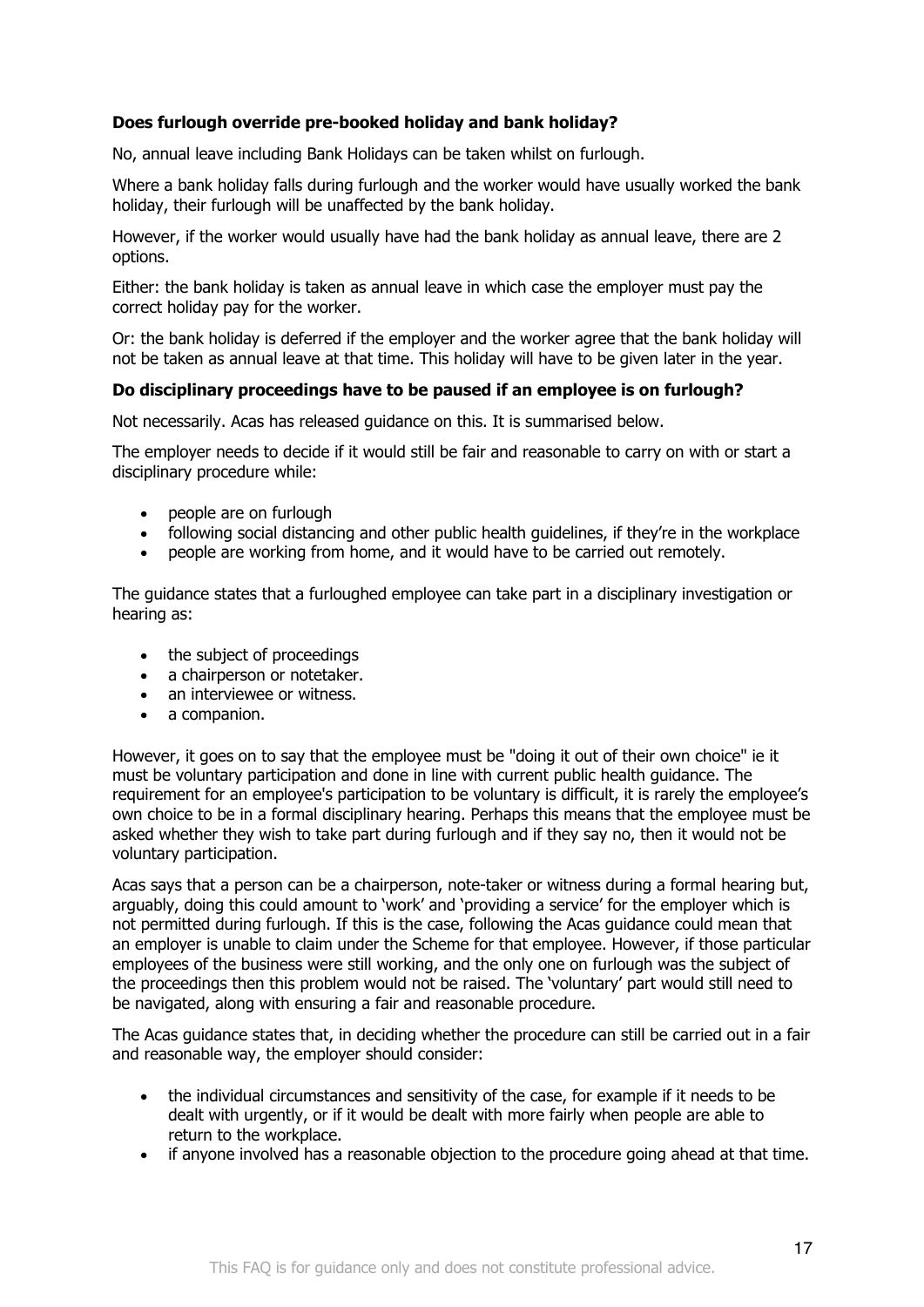- whether everyone involved has access to the technology needed to attend video meetings.
- whether anyone involved has a disability or other accessibility issues that might affect their ability to use video technology, and whether any reasonable adjustments might be needed.
- whether any witness statements or other evidence can be seen clearly by everyone involved in the meeting.
- whether it is possible to fairly assess and question evidence given by people interviewed in a video meeting.
- whether it is possible for those involved to get hold of all the evidence needed for the investigation or hearing, for example, records or files that are kept in the office.
- whether it is possible for the person who is under the disciplinary investigation to be accompanied during the hearing.

The same principles will also apply to grievance procedures.

The guidance expressly states that, for most disciplinary and grievance meetings held by video, there will be no reason to record the meeting. If it is felt that there is a good reason to video it, the recording must be dealt with in accordance with data protection laws.

### **Can I make a claim for wages payable during the statutory notice period?**

No. This was permitted in the early stages of the JRS, however, guidance was amended on 13 November to confirm that, for claim periods starting on or after 1 December 2020, a claim cannot be made for any days on or after 1 December 2020 during which the furloughed employee was serving a contractual or statutory notice period (this includes people serving notice of retirement or resignation). If an employee subsequently starts a contractual or statutory notice period on a day covered by a previously submitted claim, an adjustment will need to be made.

After initially saying that the Government would review the position on claiming wages during statutory and contractual notice periods, the guidance was amended on 13 November to confirm that, for claim periods starting on or after 1 December 2020, a claim cannot be made for any days on or after 1 December 2020 during which the furloughed employee was serving a contractual or statutory notice period (this includes people serving notice of retirement or resignation). If an employee subsequently starts a contractual or statutory notice period on a day covered by a previously submitted claim, an adjustment will need to be made.

Because it is clear that employers cannot claim grants from the JRS for anyone who is in a notice period from 1 December 2020 onwards, a decision will have to be made over how to deal with the employee. There appears to be various options, with differing resulting payments made to the employee.

In some cases, furlough may be able to continue despite the fact that the grant can no longer be claimed. This may be the case where the furlough agreement does not tie the action of furloughing the employee together with the ability to claim from the JRS. Here, the employer may be able to confirm that furlough will continue on the payment terms originally agreed (and wholly fund payment themselves). Agreements which do not set out each element as independent from the other are not likely to permit furlough to continue when the wage grant is not being claimed because the employee will not have expressly agreed to it. In this case, a concept other than furlough will be needed.

Employers may decide to put the employee on garden leave, which would attract full pay for the duration. Garden leave is a common feature in employment contracts; the employment contract continues but the employee is not required to attend work during the notice period. Where the ability to put employees on garden leave has not been reserved in the contract, employers may seek to agree it at the time with the employee. It is not expected that there will be any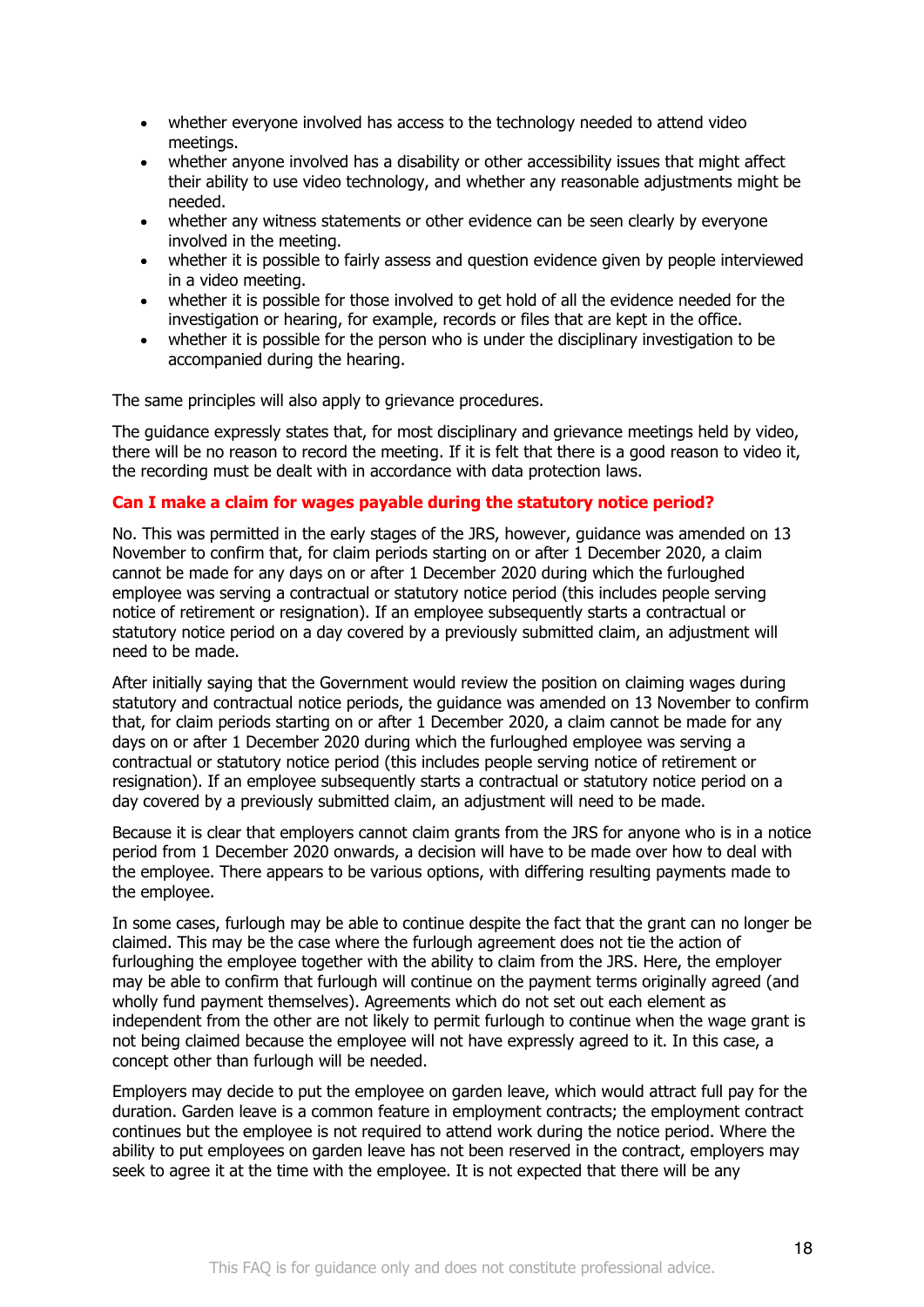resistance from the employee to this in light of the payment arrangements. However, the requirement to pay full pay may be restrictive for some employees.

Traditionally, employers have relied on the contractual provision of lay off to preserve employment when there is a temporary lack of work. Lay off is based on the employee performing no work and receiving statutory guarantee pay where eligible. Employers may choose to consider laying off an employee in their notice period, where there is no work to offer them. Payment during this time will depend on whether the statutory notice period is protected; if it is, then full pay will be due. If it is not, then only statutory quarantee pay  $(E30$  per day (or the employee's normal daily pay if lower than this) for 5 days per rolling 13 week period) will be due.

It is not known how the employment tribunal would view this action, and whether it may constitute a breach of the fundamental term of mutual trust and confidence. Because of this, employers may decide to opt for the safer, though more expensive, route of garden leave as explained above.

### **Can I make someone redundant when they are on furlough?**

Although the scheme is in place to prevent redundancies, it is inevitable that some businesses will assess that redundancies are required. The Government guidance confirms that employees can be made redundant while they are on furlough. Redundancy processes are still subject to the normal rules when carried out on furlough and, to prevent an unfair dismissal claim, reasonableness of the decision will be a key factor. This includes the financial position of the employer. As part of the process, employers should consider why furlough, with its ability to claim capped wages from the Scheme, was not suitable in the circumstances.

However, see the previous question regarding claiming for an employee's wages during their notice period, which may have the effect of preventing redundancies from being made during the scheme.

If someone is made redundant after a period of furlough, is their statutory redundancy pay calculated on their reduced furlough pay or their normal pay?

On 31 July 2020, regulations came into effect which require redundancy pay to be calculated using an employee's full pre-furlough pay.

The regulations also require full pre-furlough pay to be used when calculating:

- pay during time off to look for work/training during redundancy notice period
- pay during the notice period
- compensation for failure to provide a written statement
- unfair dismissal compensation
- whether the employee has worked 'short time' for the purposes of claiming statutory redundancy pay

### **From what date can claims be made?**

Claims can be made from 8am on Wednesday 11 November 2020.

Claims can be made:

- in respect of an employee for a minimum 7 day claim window
- in advance
- in arrears for the period from 1 November 2020 to 11 November 2020, from the week commencing 9 November 2020.

The claim period must start and end within the same calendar month. If the pay period includes days in more than one month, each of those claims will need to be calculated separately. Claim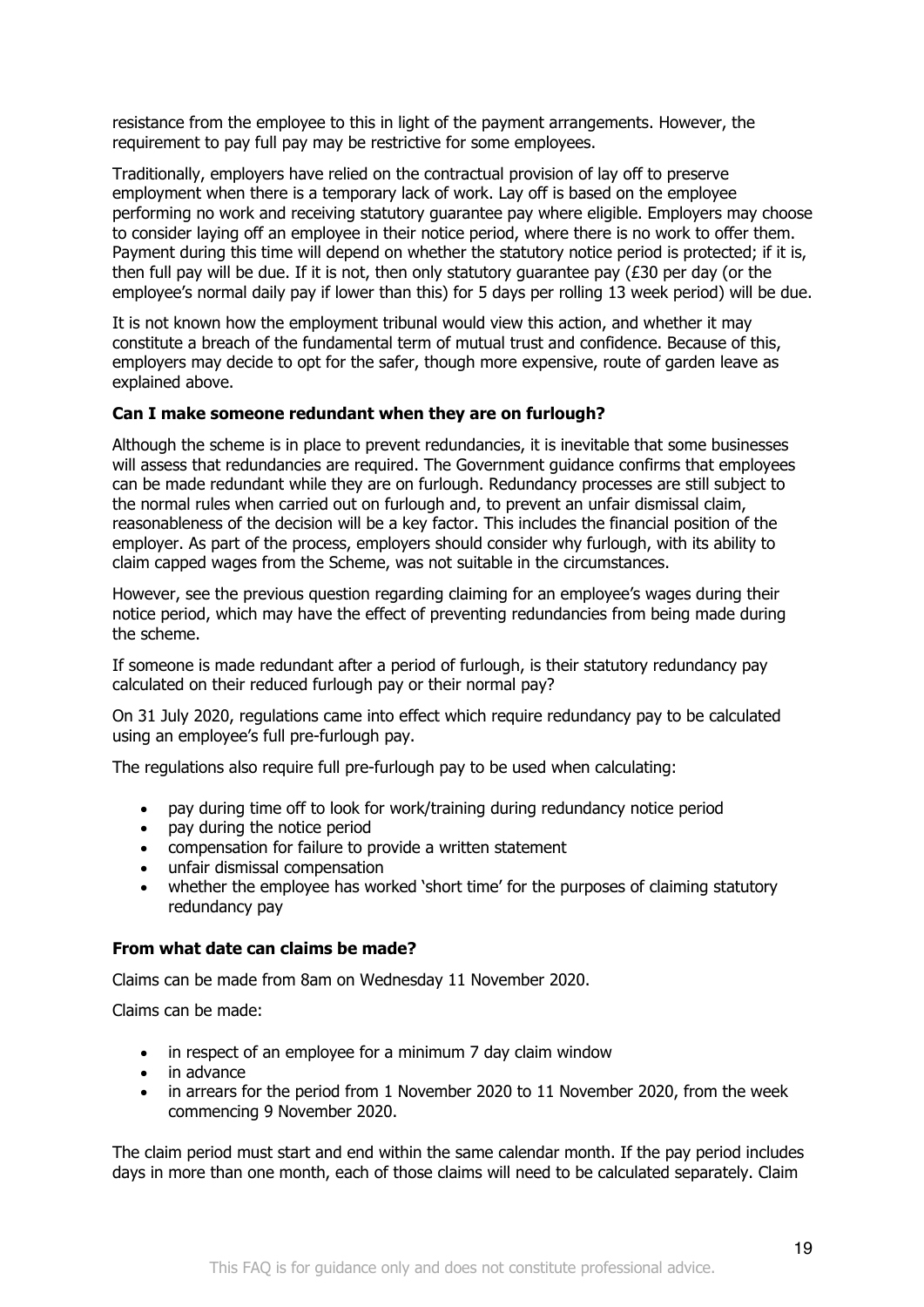periods cannot overlap, and employees claimed for will need to be included in each separate claim made.

An employer can make a claim in anticipation of an imminent payroll run, at the point they run their payroll or after they have run their payroll.

Claims from 1 November 2020 must be submitted by 11.59pm 14 calendar days after the month you're claiming for. If this time falls on the weekend then claims should be submitted on the next working day. The closing date for claims up to and including 31 October 2020 remains 30 November 2020.

To claim, employers will need:

- employer PAYE scheme reference number
- the number of employees being furloughed
- National Insurance Numbers for the furloughed employees (If you are claiming in relation to someone with a temporary NI number, the guidance says you should call HMRC)
- Names of the furloughed employees
- Payroll/employee number for the furloughed employees (optional)
- their Self-Assessment Unique Taxpayer Reference, Corporation Tax Unique Taxpayer Reference, Company Registration Number or Employer Name (as appropriate)
- the claim period (start and end date)
- amount claimed (per the minimum length of furloughing of 3 consecutive weeks)
- their bank account number and sort code
- their contact name
- their phone number

Once you've claimed, you'll get a claim reference number. HMRC will then check that your claim is correct and pay the claim amount by BACs into your bank account within six working days.

You must:

- keep a copy of all records for 6 years, including:
	- $\circ$  the amount claimed and claim period for each employee
	- o the claim reference number for your records
	- o your calculations in case HMRC need more information about your claim
	- $\circ$  for employees you flexibly furloughed, usual hours worked including any calculations that were required
	- o for employees you flexibly furloughed, actual hours worked
	- $\circ$  tell your employees that you have made a claim and that they do not need to take any more action
	- o pay your employee their wages, if you have not already.

If you use an agent who is authorised to do PAYE online for you, they will be able to claim on your behalf.

If you're using an agent you must:

- get their agent ID (your agent can get this from their HMRC online service for agents account under 'authorise client')
- be enrolled for PAYE online for employers
- give them your UK bank account details (only provide bank account details where a BACs payment can be accepted)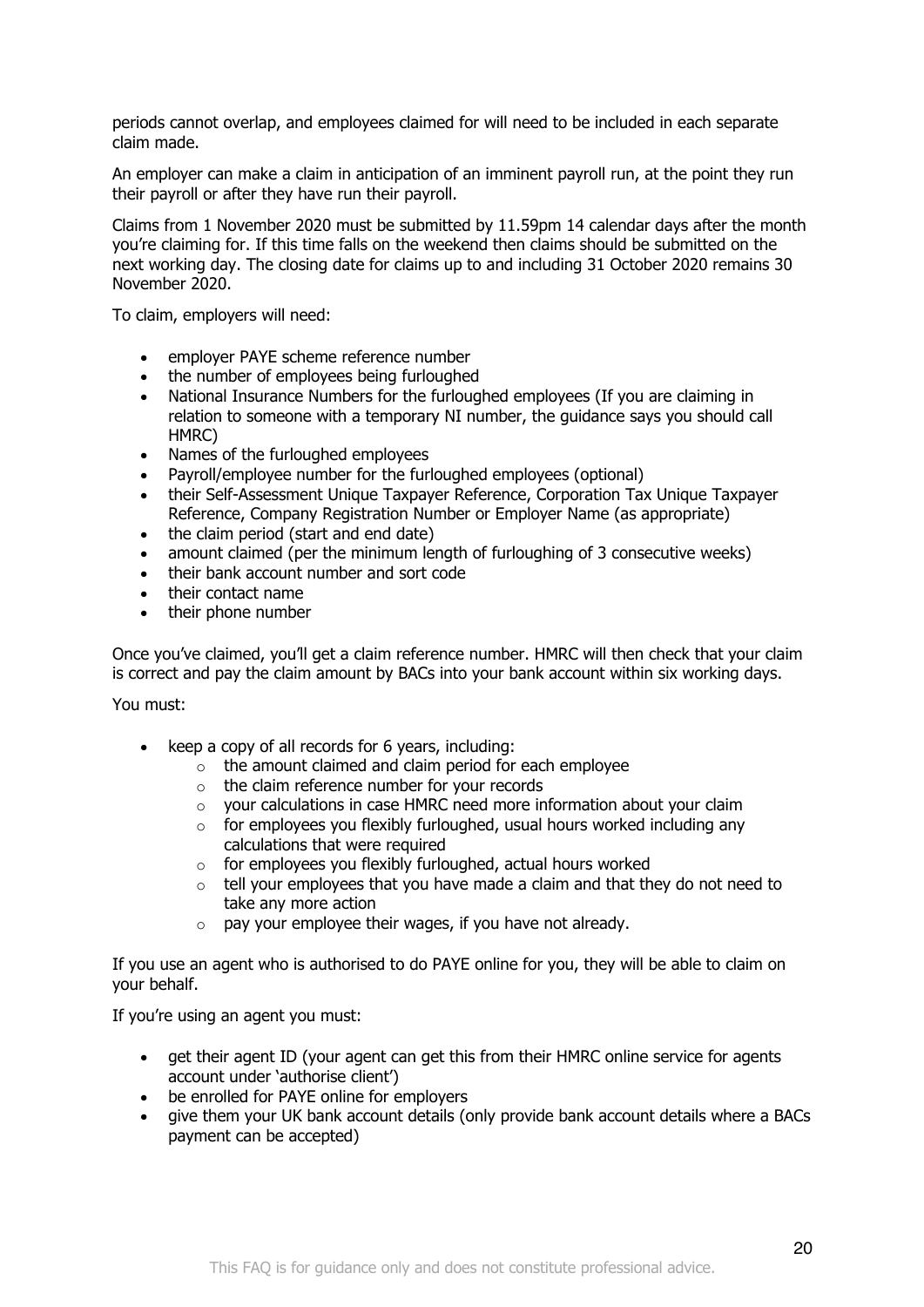If you would like to use an agent, but do not have one authorised to do PAYE online for you, you can do that by accessing your HMRC online services and selecting 'Manage Account'.

You can also use this service to remove authorisation from your agent if you do not want it to continue after they have submitted your claim(s).

If you're putting 100 or more employees on furlough, you can download a template if you're claiming for 100 or more employees and upload this when you claim.

Using this template will help ensure your claim is processed quickly and successfully. Your template may be rejected if you do not give the information in the right format.

### **What if I am overpaid after making a claim?**

If you receive a support payment from the government that your business was not eligible for, such as an overpaid furlough grant, you must notify HRMC within 90 days of the receipt of this amount.

The overpayment could be because of the following reasons:

- your circumstances have changed
- you have not used the payment to pay the costs it was intended to reimburse, within a reasonable period of time (for example, to pay your staff)

HMRC may charge a penalty for failure to notify them of the discrepancy in time. However, they will not in the following circumstances:

- you have a 'reasonable excuse' for the failure to notify what amounts to a 'reasonable excuse' will vary from company to company
- the failure to notify was not deliberate
- you notified HMRC without unreasonable delay after your reasonable excuse ended.

You can work to reduce the amount of penalty charged by providing assistance to the HRMC. Examples of this assistance are:

- telling them about, or agreeing that there's a failure and how and why it happened
- telling them everything you can about the extent of the failure as soon as you know about it
- telling and helping them by answering our questions in full
- helping them to understand your accounts or records
- helping them by replying to their letters quickly
- helping them by agreeing to attend any meetings, or visits, at a mutually convenient time
- helping them by checking your own records to identify the extent of the failure
- giving them access to documents they've asked for without unnecessary delay
- giving them access to documents they may not know about, as well as those that they ask to see.

If they are to issue a penalty, HMRC will write to a company and outline clearly how they have worked its amount out, taking into account any assistance provided. If there are aspects in its calculation you disagree with, you should get in touch with them as soon as is possible.

Criminal investigations may be carried out if your company has deliberately done something wrong.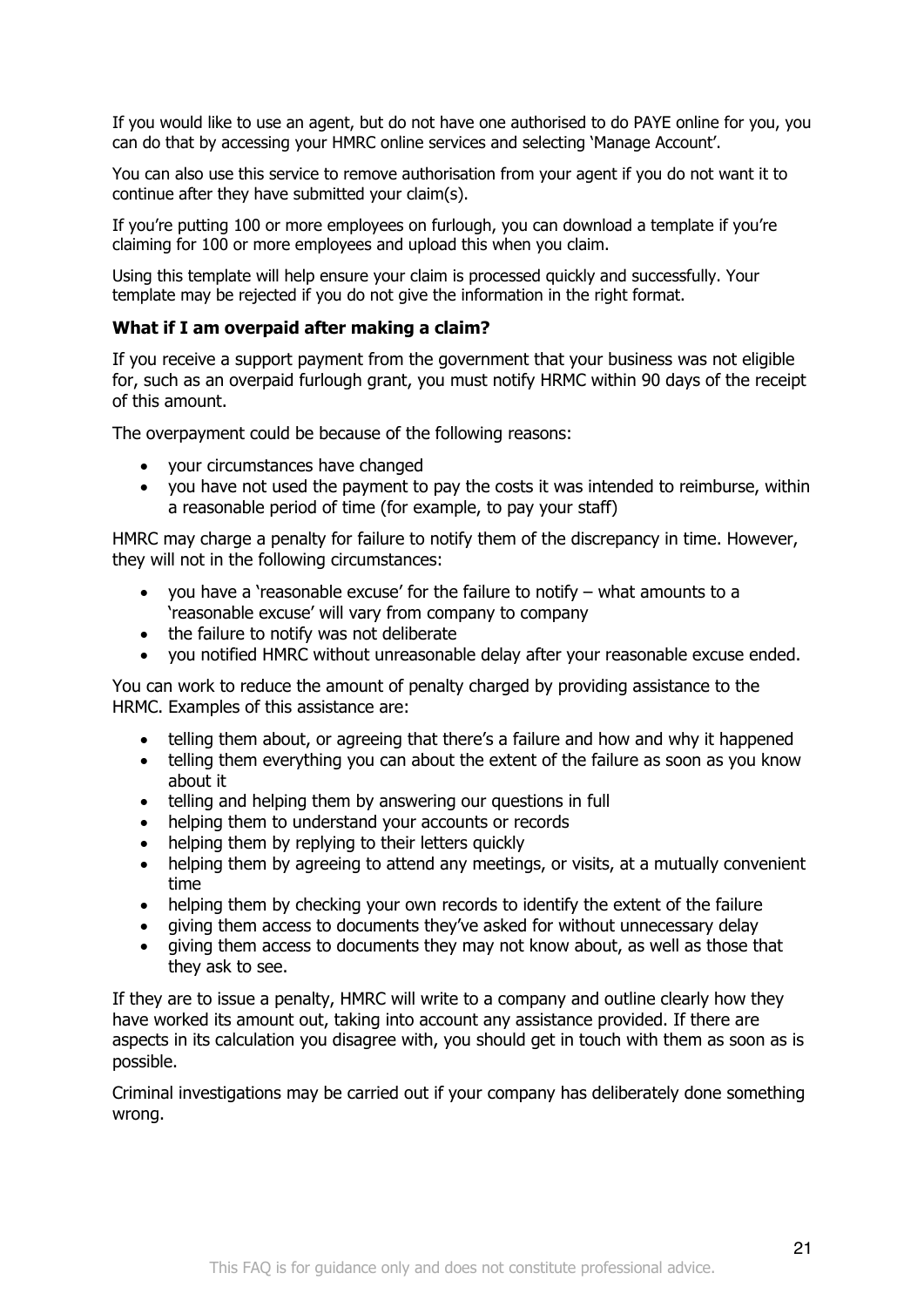# **What are the deadlines for making a claim?**

Claims must be submitted by 11.59pm 14 calendar days after the month you're claiming for. The full set of deadlines are:

- February claims: deadline is 15 March 2021
- March claims: deadline is 14 April 2021
- April claims: deadline is 14 May 2021
- May claims: deadline is 14 June 2021
- June claims: deadline is 14 July 2021
- July claims: deadline is 16 August 2021
- August claims: deadline is 14 September 2021
- September claims: deadline is 14 October 2021.

If the deadline date falls on the weekend or a Bank Holiday, then claims should be submitted on the next working day. The closing date for claims up to and including 31 October 2020 was 30 November 2020.

HMRC may accept a claim made after the relevant deadline if you have a reasonable excuse, have taken reasonable care to try and claim on time, and claimed without delay as soon as you were able to. You should contact HMRC to ask to submit a late claim. You should do this as soon as you are ready to make your claim. You should only contact HMRC after the claim deadline has passed.

HMRC may accept a claim made after the relevant deadline if you had a reasonable excuse for failing to make a claim in time despite taking reasonable care to do so and you then claimed without delay after the excuse no longer applied. You may have reasonable excuse if for example:

- your partner or another close relative died shortly before the claim deadline
- you had an unexpected stay in hospital that prevented you from dealing with your claim
- you had a serious or life-threatening illness, including Coronavirus related illnesses, which prevented you from making your claim (and no one else could claim for you)
- a period of self-isolation prevented you from making your claim (and no one else could make the claim for you)
- your computer or software failed just before or while you were preparing your online claim
- service issues with HMRC online services prevented you from making your claim
- a fire, flood or theft prevented you them from making your claim
- postal delays that you could not have predicted prevented you from making your claim
- delays related to a disability you have prevented you from making your claim
- a HMRC error prevented you from making your claim

# **What if I realise I have not claimed as much as I should have done?**

If an error has been made in a claim that has resulted in the employer receiving too little money, they still need to pay their employees the correct amount. They should contact HMRC to amend the claim.

Employers can no longer:

- submit any further claims for periods ending on or before 31 October 2020
- add to existing claims for periods on or before 31 October 2020.